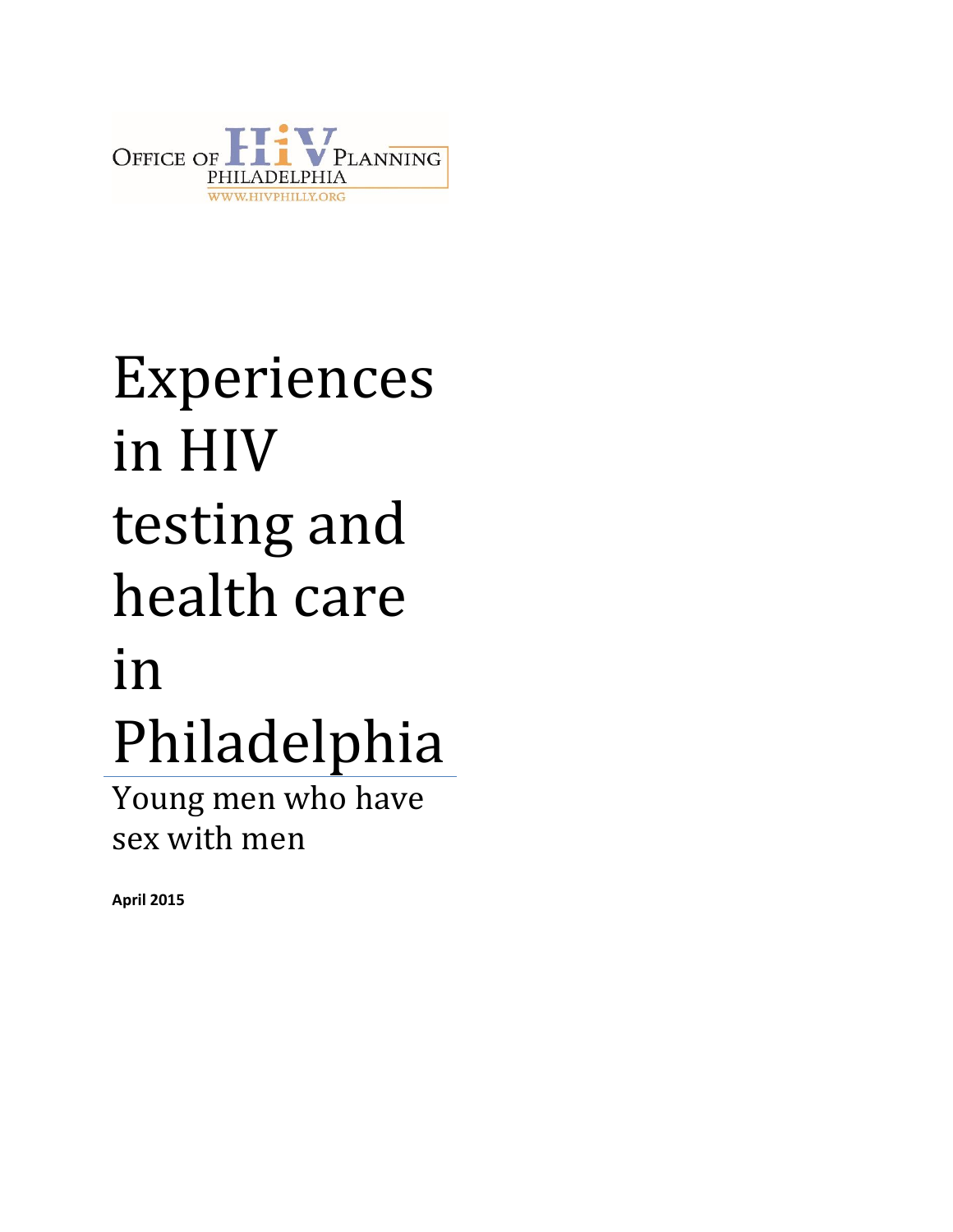## **Acknowledgements**

Special thanks to the Mazzoni Center, The Attic and Youth Health Empowerment Project for help with recruiting participants and for providing a location for the focus groups.

Extra special thanks to the alumni of the SWEAT Project for help developing the moderator's guide and designing this study.

#### **Written by:**

Nicole Johns

#### **Edited by:**

Mari Ross-Russell

Briana Morgan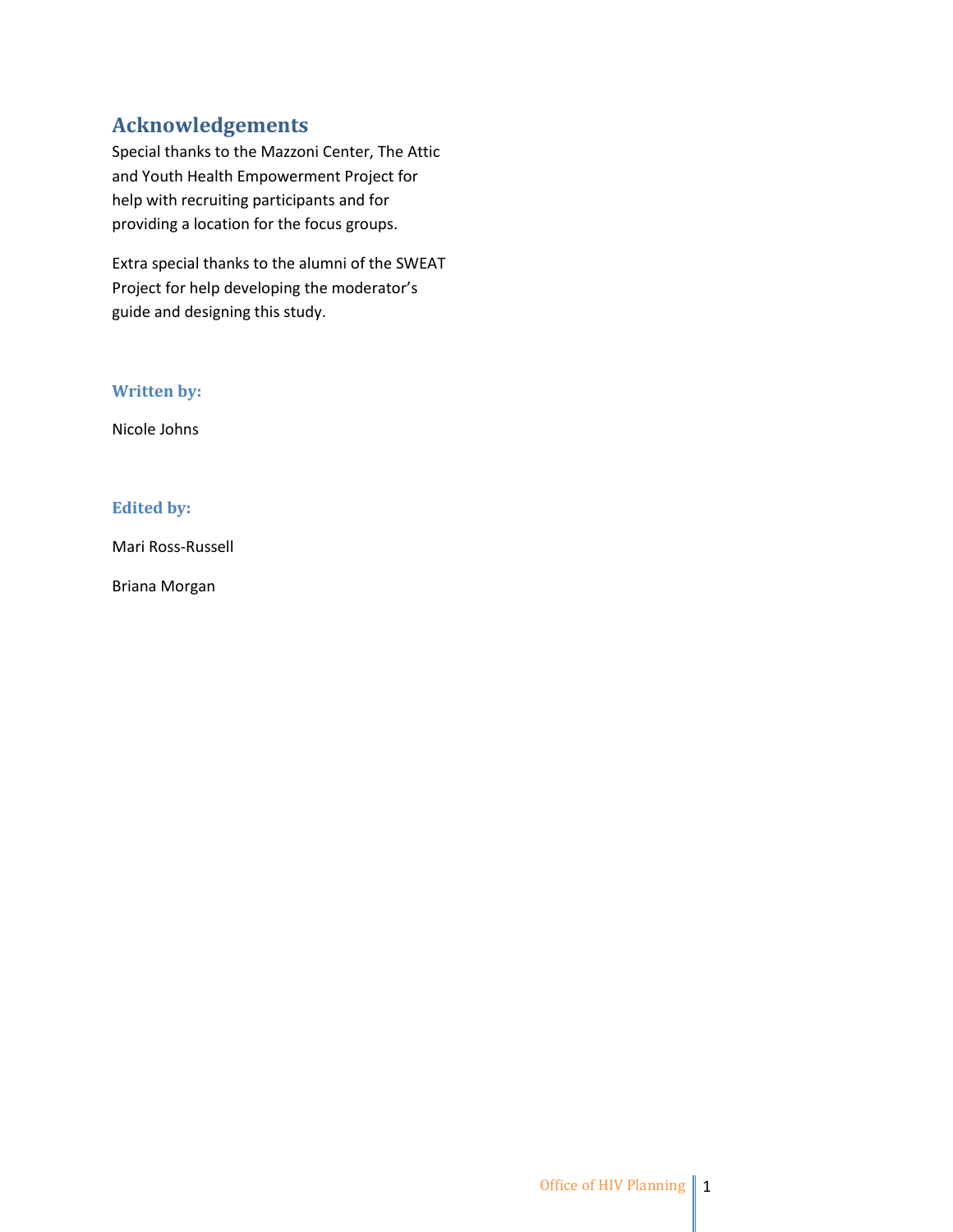#### **Introduction**

In recent years, reversing the incidence of HIV among young men who have sex with men (YMSM) ages 13-24 has become a priority of the Centers for Disease Control and Prevention (CDC) and local jurisdictions (Centers for Disease Control and Prevention, 2014). According to the CDC, the number of new infections among YMSM (aged 13-24) increased 22 percent, from 7,200 infections in 2008 to 8,800 in 2010 (Centers for Disease Control and Prevention, 2012). Stall, et al. (2009) estimate that HIV prevalence for 20 year old YMSM will be 25.4% by the time they reach the age of 30, 41.4% at age 40, and 54% at age 50. For African American YMSM, the model predictions are even more dire: 59.3% BMSM will be HIVpositive by age 40 (Stall, et al., 2009).

Black men who have sex with men (BMSM) bear a disproportionate burden of the HIV/AIDS epidemic in the U.S, particularly young BMSM. BMSM are the only group within the black community with increasing numbers of infections. Black gay men make up 0.2% of the U.S. population and make up approximately 25% of the new HIV infections each year (amfAR, 2015).

As of 2012, Philadelphia had an HIV incidence rate three times the national estimated average. The majority of new infections are among men, non-Hispanic blacks, persons aged 25-44, and MSM. Youth aged 13-24 accounted for one-third of estimated new infections in 2012. This is a 69% increase in the number of estimated new infections among youth between 2006 and 2012, largely due to the new infections in young, black MSM. Based on the estimated size of at-risk populations, MSM in Philadelphia are acquiring HIV at a disturbingly high rate; an estimated 1.2% of MSM in

Philadelphia acquired HIV in 2012. This increase is driven by new infections in 13-24 year old African American MSM. As of December 31, 2013 there were 367 living AIDS cases and 876 living HIV cases among youth aged 13 to 24. Compared to Latino YMSM (5.2%) and white YMSM (1.1%), black YMSM have a significantly greater HIV prevalence of 12.5% (Philadelphia Dept. of Public Health/AIDS Activities Coordinating Office HIV Incidence Surveillance Program and Philadelphia eHARS data, 2014).

In addition to high prevalence rates among young people, Philadelphia is experiencing high rates of sexual risk among youth. According to the 2013 Youth Risk Behavior Survey (YRBS), 22% of sexually active students had sexual intercourse with 4 or more people in their lifetime. Forty-two percent of sexually active students did not use a condom at the time of last sexual intercourse. Eighteen percent of students report never having been taught about HIV/AIDS in school. Almost one-quarter of sexually active students reported using drugs or alcohol before the last sexual intercourse (Centers for Disease Control and Prevention, 2013). However, there are some indications that risk trends are improving, as STD cases in adolescents and young adults decreased between 2010 and 2013 (PDPH, 2014).

Public health messages about HIV testing are reaching YMSM in Philadelphia. According to the 2011 National HIV Behavioral Surveillance (NHBS), 91% of the 18-24 year old MSM and 82% of 25-34 year old MSM were tested for HIV in the last 12 months. Testing for sexually transmitted infection (STI) was not as common, only 40% of the 18-24 year olds reported any STI screenings in the previous 12 months. However, 8% of the YMSM reported having had an STI in the past 12 months (Philadelphia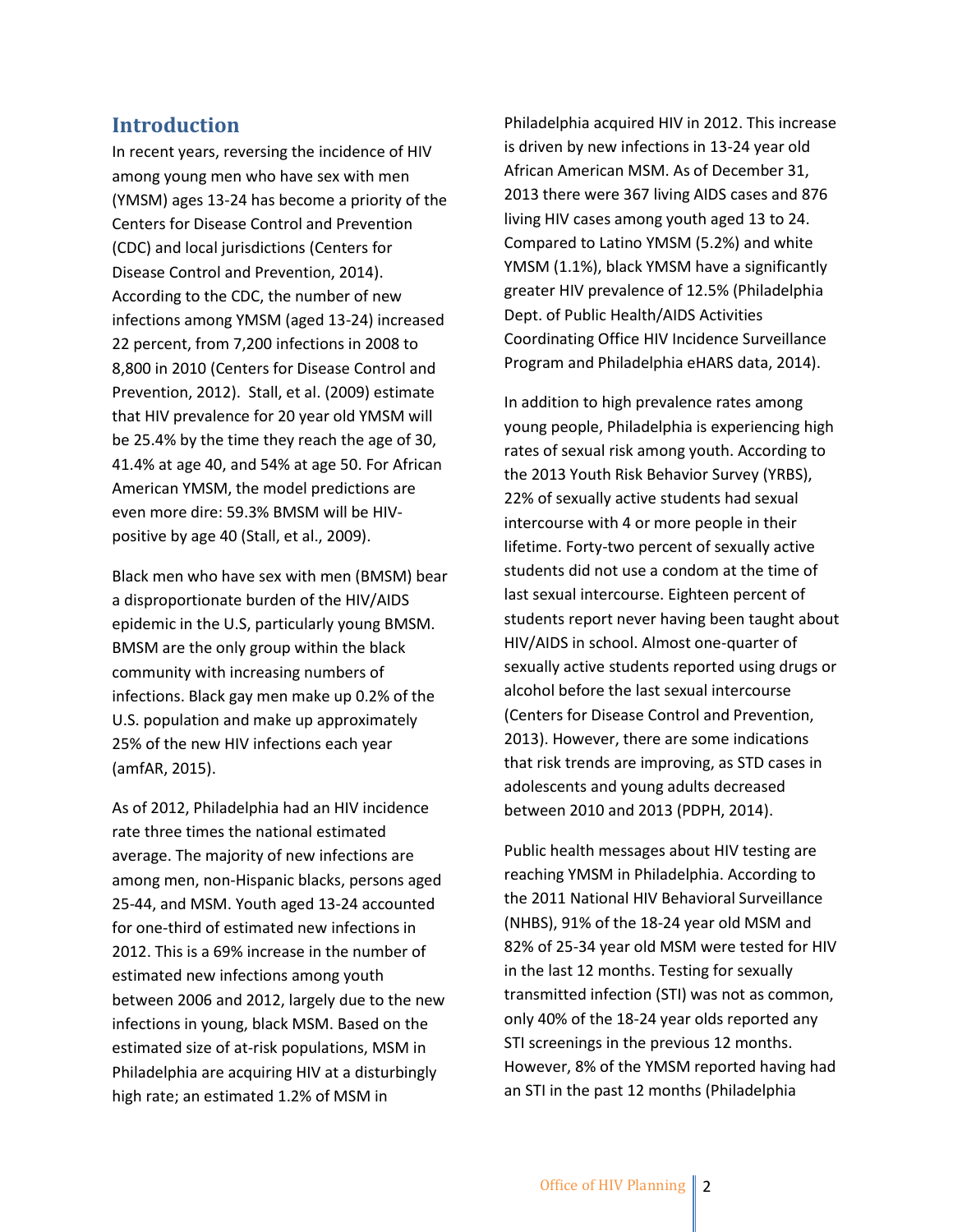Department of Public Health/AIDS Activities Coordinating Office).

It is not because of risk behaviors alone that YMSM, particularly black YMSM, face high risk of acquiring HIV and other sexually transmitted infections. Rather, the high prevalence of HIV and other STIs within the YMSM, youth, black and MSM populations and structural barriers like low income and lack of health insurance increase the chance that YMSM will engage in risk behaviors and be exposed to HIV at the time of those risk behaviors (Dorell, et al., 2011, Millet, Flores, Peterson, & Bakeman, 2007). HIV incidence in the YMSM and MSM populations, especially in the black and Latino populations is due in a large part to the high prevalence of HIV within these populations. Having condom-less anal sex within the context of high HIV and STI prevalence means a greater risk of coming in contact with and acquiring HIV. In fact, black MSM report less substance use and fewer sex partners than white MSM (Millet, Flores, Peterson, & Bakeman, 2007). And yet an estimated 32% of black gay men are HIVpositive (amfAR, 2015). Black MSM are also more likely to report preventive behaviors than other MSM in the US. However, black MSM have two-fold greater odds of low income, previous incarceration, and other structural barriers that increase their HIV risk than other MSM (Millet, et al., 2012).

Dorell, et al. (2011) found that black YMSM were more likely to be HIV-positive if they lacked access to primary care, were uninsured, did not have counseling about HIV and sexually transmitted infections, and failed to disclose their sexuality to their healthcare provider. Of those factors, not having a primary care provider and not disclosing sexual identity to a health care provider were independent risk

factors for HIV infection for black MSM (Dorell, et al., 2011). Engaging YMSM in primary care, educating them about risk reduction strategies, and promoting good sexual health practices are important steps towards reducing HIV incidence.

In order to best serve the needs of YMSM, the HIV prevention system must address their complex social needs and their experiences as young black gay and bisexual men, and the intersection and interactions of those identities and the structural barriers that increase their HIV risk (Millet, et al., 2012, Mustanski, Newcomb, Du Bois, Garcia, & Grov, 2011, Malebranche, Peterson, Fullilove, & Stackhouse, 2004).

#### **Study Purpose**

The Philadelphia HIV Prevention Planning Group (HPG) provides community feedback to the Philadelphia Department of Public Health's AIDS Activities Coordinating Office (AACO) HIV prevention policies and program/system planning. The HPG requested that the Office of HIV Planning conduct focus groups with YMSM (and other at-risk populations) in order to better target HIV testing and prevention services in culturally competent and accessible ways. Successful diagnosis and linkage to HIV treatment requires meeting the medical, emotional, and social needs of individuals. The purpose of this study is to assess the individuallevel, provider-level and system-level barriers experienced by YMSM in order to better understand how these barriers affect at-risk YMSM's use of healthcare and HIV testing and prevention services. The study findings will inform the Philadelphia Department of Public Health's planning and delivery of HIV prevention, testing, and treatment services.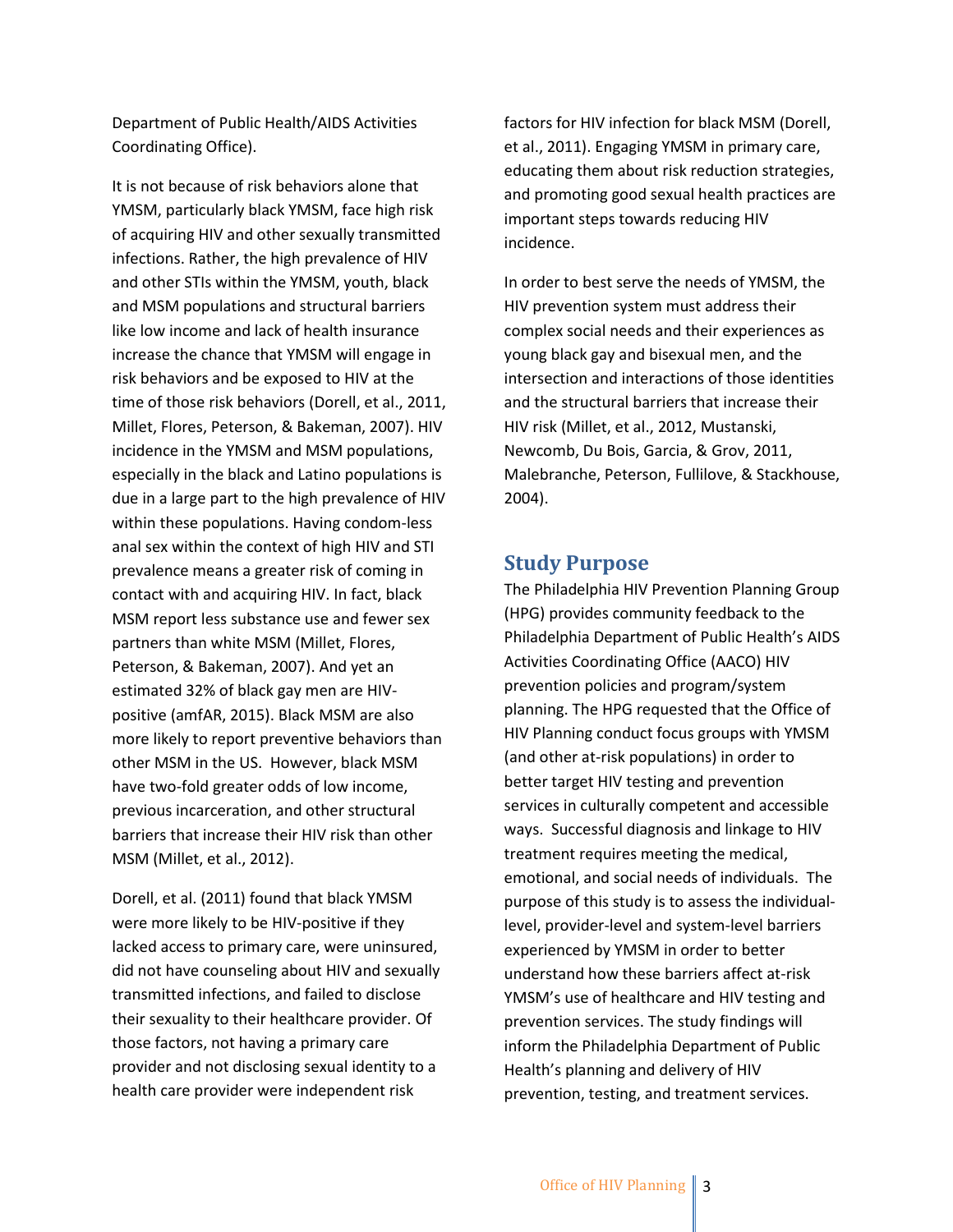#### **Methodology**

The Office of HIV Planning (OHP) conducted three focus groups in June 2014 with young gay and bisexual men (and other men who have sex with men) at community-based organizations serving LGBTQ youth and young adults. OHP partnered with these organizations (Youth Health Empowerment Project, The Attic, and Mazzoni Center) to recruit participants for the focus groups to help facilitate trust between OHP and the young men. OHP worked with the CBOs to identify the best times to hold the focus groups on-site to maximize participation. Focus groups were held during drop-in sessions and other times in which young men participated in program activities. OHP staff recruited participants on-site at the time of the focus group with the assistance of CBO staff. Inclusion criteria were: residency in Philadelphia, identifying as a man who has sex with men, English proficiency, and age over 18. Minors will not be included in any of the focus groups within this study, because of the concerns with securing parental consent.

OHP staff developed the moderator's guide to focus on participants' experiences with health care in the last 12 months, knowledge of HIV testing sites, and vision of ideal health care experiences. Questions about sexual behaviors, substance use, and other risk behaviors were purposely avoided. The investigators decided to focus on experiences in health care settings and with HIV testing, because the risk behaviors of YMSM are well documented and being explored through other local research. In addition, the purpose of this study is to inform the planning and provision of HIV testing and other prevention interventions for YMSM. Delivering these interventions where they will be most accessible and acceptable to YMSM is essential.

The investigators designed the study to explore and identify the barriers and facilitators of health care access, in order to develop recommendations for the publicly funded HIV prevention system in Philadelphia.

OHP staff collaborated with the local investigators developing the National HIV Behavioral Surveillance pilot study of YMSM which was under development at the time of the design and implementation of this study. OHP staff worked with the NHBS investigators to include questions on access to care in those interviews; with the hope that further analysis and comparisons can be made upon the completion of both studies. YMSM under 18 were not included in this study because of concern of duplicating efforts with the NHBS pilot study, which targeted young men who have sex with men under 18.

All participants were asked to complete an 11 question anonymous survey at the conclusion of the discussions. The survey collected basic demographic data and HIV testing experience. Participants were free to refuse the survey.

During the focus groups, only first names or aliases were used. Digital audio recordings were made of the discussions and an outside contractor produced verbatim transcripts. All names and personally-identifiable information were stripped from the transcripts. Transcripts were uploaded to and analyzed in NVIVO 10, qualitative data analysis software by OHP staff.

All study materials and protocols were submitted to and ruled to be exempt from full review by the Philadelphia Department of Public Health Institutional Review Board due to the nature of the study. All participants were given a \$20 CVS gift card, two SEPTA tokens,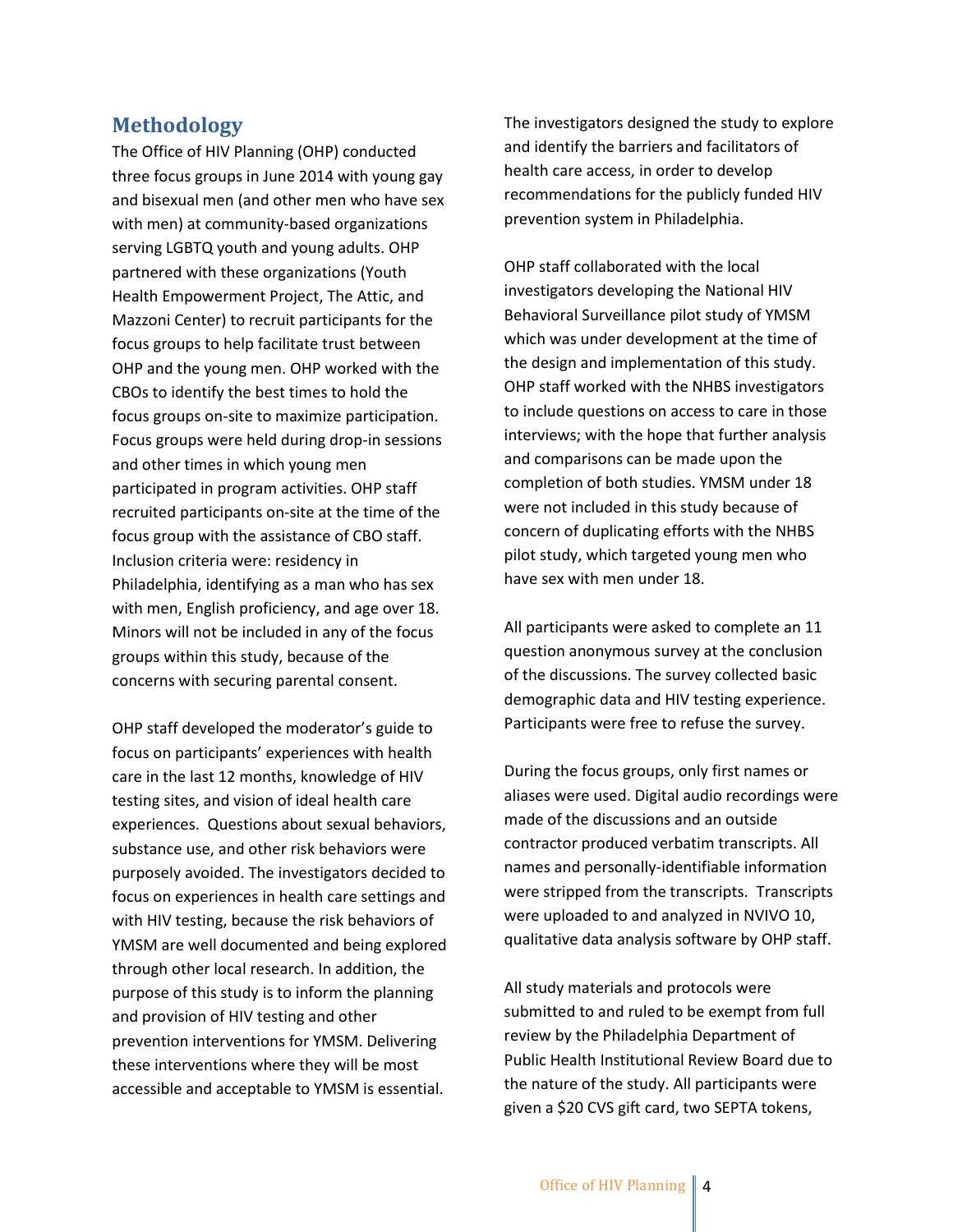and a meal in appreciation of their participation.

## **Characteristics and demographics of participants**

All participants were asked to fill out an 11 question survey at the conclusion of the focus group discussion. All participants completed a survey, but everyone did not answer all the questions. In total, 27 men participated in the three focus groups, ranging in age from 18 to 33 years old. Twenty-three participants were between 18-25 years old. Four participants were over 25, but were considered part of the peer group of younger men. Twenty-two of the men identified as black/African American, four identified as bi- or multiracial and one as white. Three men were Hispanic. Educational attainment varied, with 10 participants finishing high school or acquiring a GED and another 10 completed some college courses. The other seven men had not completed high school (2), acquired a vocational or technical degree (2), or graduated college (3). One participant was staying at a shelter; all the others rented/owned their own apartment or house (16) or were staying with friends or family (8). The majority of participants (15) earned less than \$10,000 a year. The rest earned between \$10,000 and \$39,999.

The participants represented a broad collection of zip codes, 17 zip codes in all. Most of the participants resided in high HIV prevalence zip codes. 19142 (3), 19144 (3), 19102 (2), 19132 (2), and 19147 (2) were the five most frequent zip codes.

The survey included a question about who the men were sexually and romantically attracted to. All respondents to this question reported

attraction to males. Some others also reported attraction to females (4), transgender individuals (1) and gender queer individuals (2). Respondents could choose as many responses as appropriate.

Of the 27 participants, 25 reported ever being tested for HIV. Two respondents did not answer the question. The most popular answer for why they were tested for HIV was "Just to find out" (6). Other answers selected were "As a part of a routine medical checkup" (5), "No reason" (4), "I was at risk" (2), and "Partner suggested it" (2). Three respondents gave other answers which included getting tested because of the incentives offered and to acquire life insurance. Some of the participants disclosed their HIVpositive status within the discussions, but participants were not asked their HIV status by moderators or the survey.

#### **Theoretical Framework**

The investigators developed this analysis based on the socio-ecological model in order to best highlight and consider the multi-level factors of influence on YMSM health care access. Human behavior has a social context. Young urban minority men who have sex with men must negotiate a variety of barriers and influences/pressures when it comes to health care access and healthy sexual behaviors which include individual, interpersonal, community, institutional/health system, and structural factors. Any efforts to end the HIV epidemic must acknowledge and address the interaction and intersection of all of the levels of social, economic, political, interpersonal, and psychological factors impacting health behaviors of individuals (Kaufman, Cornish, Zimmerman, & Johnson, 2014). This study attempts to highlight some barriers and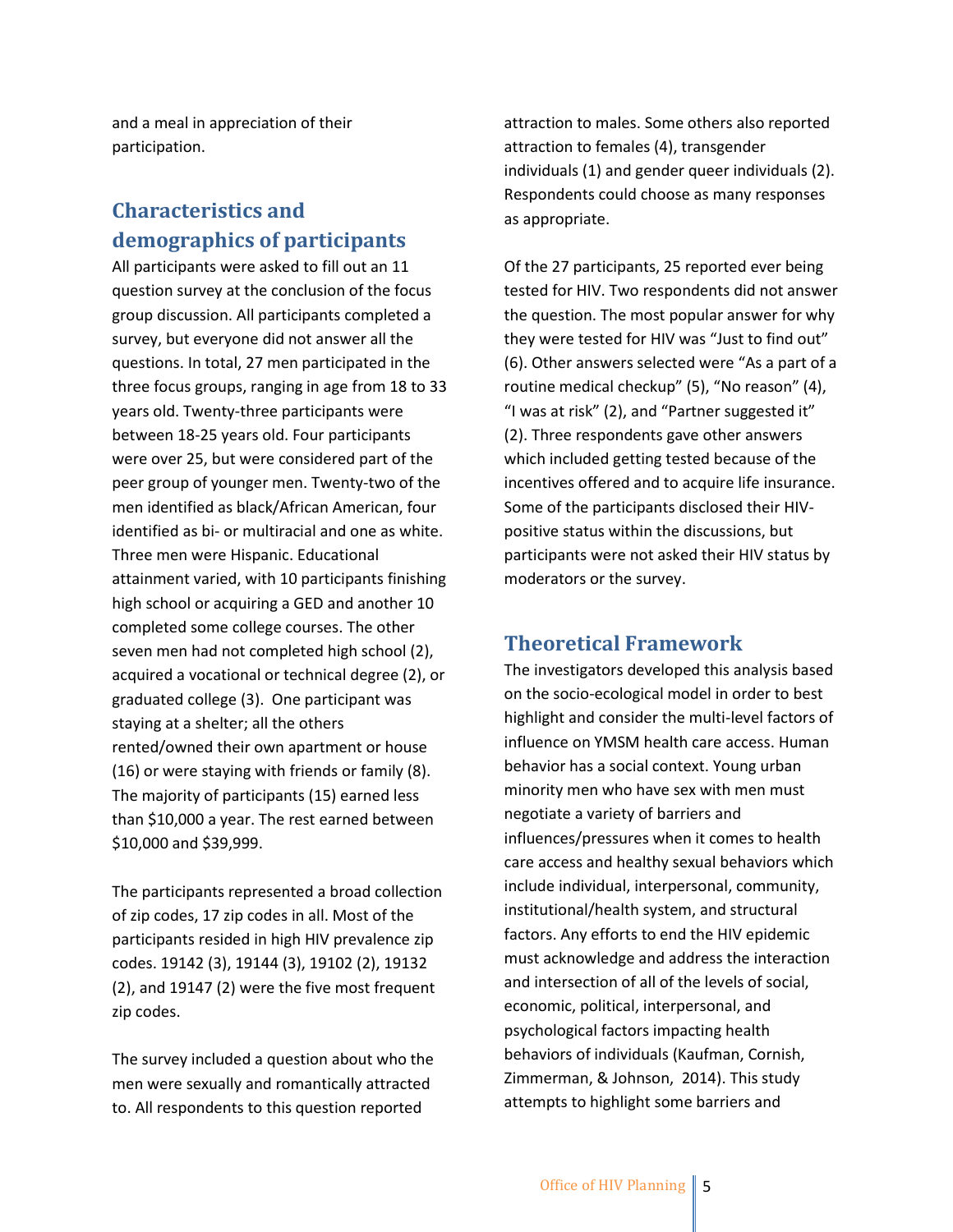facilitators of healthcare access that YMSM experience in Philadelphia.

#### **Themes**

Participants shared a range of experiences, points of view and opinions during the discussions. Even with all the variation in experience, several key themes emerged. Four of the six themes concern interactions with health care providers or access to services. Health insurance problems and lack of sexual health and HIV education reflect larger systemic barriers related to health literacy and access to appropriate information.

#### **Major themes:**

- **Interaction with front office staff**
- **Accessibility of services**
- **Health insurance problems**
- **Lack of sexual health and HIV education**
- **Confidentiality**
- **Impact of Stigma on healthcare access**

#### **Interaction with Front Office Staff**

Negative experiences with a front office staff member or a receptionist in a health care setting were common. These included being ignored, shamed, and treated rudely. Three participants mentioned witnessing a receptionist or other staff member speak loudly about a patient's health status or insurance situation, including an incident at a community health center when a staff member chastised a young woman about her sexually transmitted infection in front of other patients. The young men did not think such behavior was respectful or professional. Almost universally, the young men shared that they had a good relationship

with their doctor or nurse practitioner, based on mutual respect and trust. The vast majority of negative experiences of shame or rudeness occurred outside the exam room.

Waiting for long periods of time before seeing a doctor was mentioned frequently, for both "walk-in" appointments and scheduled appointments. The participants understood that there are valid reasons why doctors are late or they cannot be seen at their appointment time. Their complaints were with the ways the delays and waits were handled by office staff. Often they would not be told how long their wait would be or why the delay was occurring. Some of the men perceived that people with insurance or "good insurance" got seen before they did, even when they had arrived before the other patients.

The thread that ran through all the conversations about the front of office staff was the need for common courtesy and proactive communication in interactions with patients. The participants perceived discrimination and lack of courtesy in many of their interactions with medical institutions. Most of the other nuisances and inconveniences of accessing healthcare were considered understandable or bearable, but being treated disrespectfully was considered a barrier to care by all three focus groups. Participants also shared some positive

*"….but at the end of the day you can always tell when somebody's trying to be ignorant or shady, for lack of a better word; just treating you the wrong way. I think that if they stop doing that more people would be willing to come to the doctor and go get their medicine…."*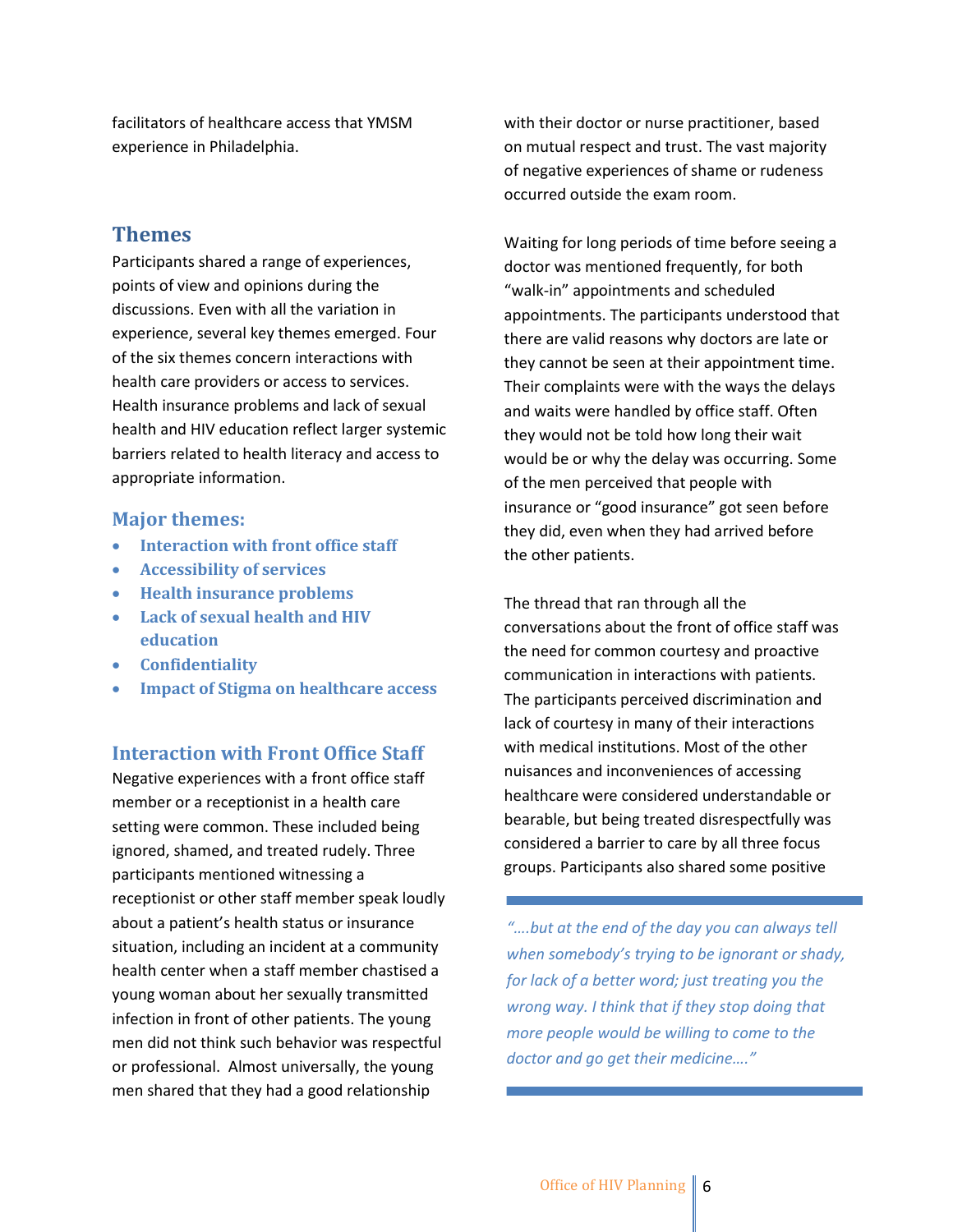*"You know how you get certain hospitals that are in the ghetto. And you got certain departments or representatives that are ghettolike?"*

*"Yeah like, 'You're in the ghetto. You don't count'".*

experiences and suggestions of how they would like to be treated by office staff. Suggestions included welcoming patients as soon as possible and informing them on how long they are likely to wait before being seen.

#### **Accessibility of services**

Among the concerns about accessibility were the distance traveled to health care providers, appointment times, appointment setting processes, and walk-in hours and procedures. Transportation and distance concerns were the most often mentioned problem with accessibility, with issues related to appointment times or operating hours closely following in frequency. Transportation concerns were most often mentioned in the context of having to travel far to receive services. For instance, a participant shared his experience of having to travel out to the suburbs to visit a specialist and then having to return for multiple visits. His challenge was not only the travel expense, but also the time it took to take public transportation to appointments. Other participants also talked about the burden of the time it takes to use public transportation to get to appointments. Patients may spend the better part of a day going to an appointment between travel time and the wait to see the provider. Primary care access is affected by limited transportation, reflecting the need for clinic locations in places YMSM can access easily.

Other participants were reluctant to receive services in their own communities and preferred to travel from their neighborhoods to Center City where they perceived more anonymity. Reasons mentioned for wanting to travel outside their neighborhoods included fear of a breach of confidentiality and the perception that care in their neighborhood was not high quality, or that it was "ghetto".

Participants made the distinction between "ghetto" providers (hospitals, clinics, etc.) and those that they felt had good reputations and offered quality care. The geographic location of the organization did not necessarily dictate if it was "ghetto", but attitude and professionalism of the staff surely did (see examples above). "Ghetto" providers included prominent institutions (including teaching hospitals) and small community-based organizations. The young men did not want to be associated with "ghetto" institutions.

Participants shared experiences of trying to attain services, including HIV testing, and being frustrated by the hours of operation or the process for making an appointment. These frustrations included having to arrive (or call) early in the morning to attain a walk in appointment. The frustration stemmed from the process of having to call or show up first thing in the morning, having to take off from school or work, and not having a promise of an appointment. Other frustrations included not having the current hours of operation listed on the organization's website. A participant shared

*"The better your insurance, the better care you going to get"*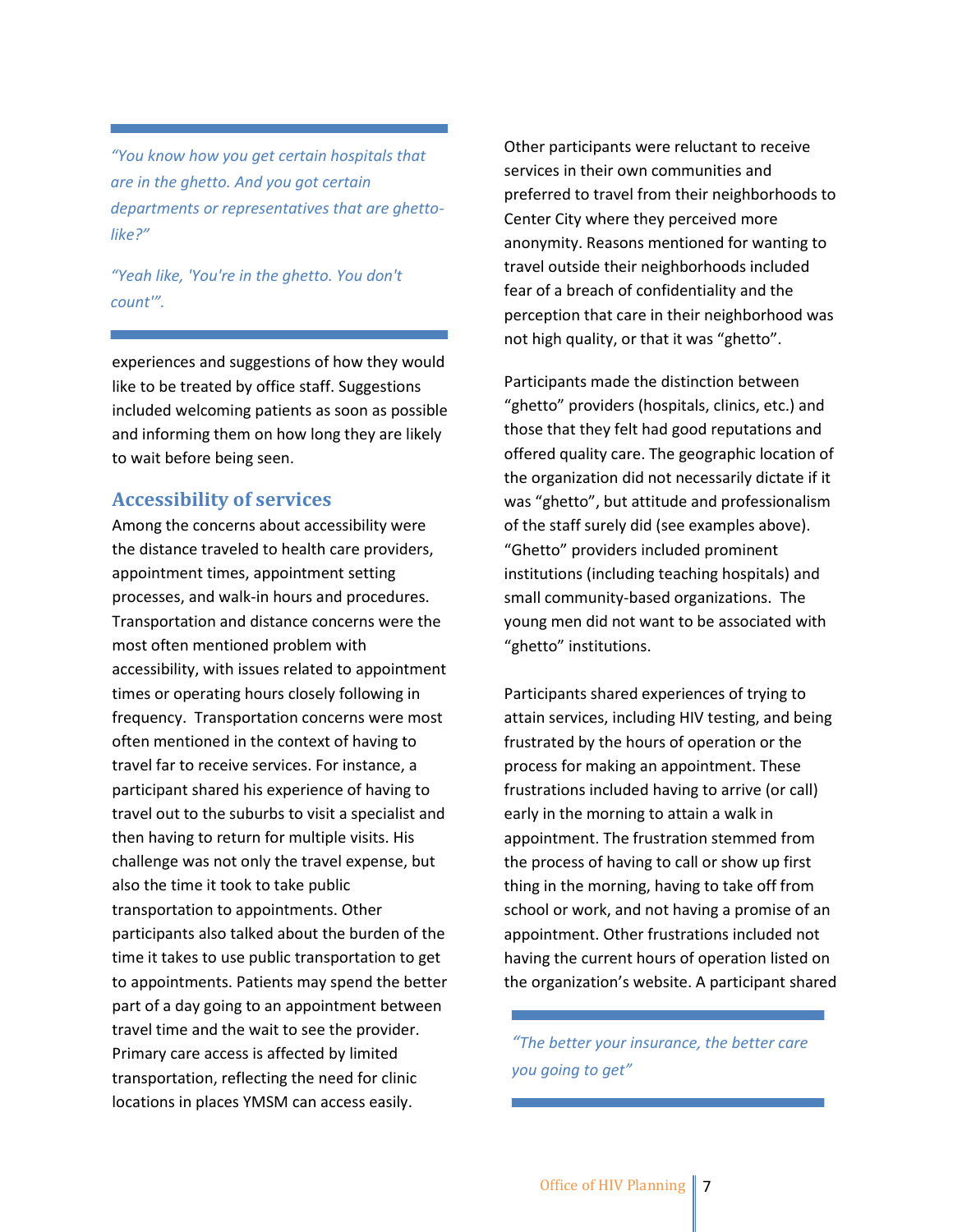an experience of being sick and getting up extra early to get to the health center first thing to secure a walk-in appointment, only to find out that the health center was closed mornings on that particular day. The current hours were not posted on the health center's website. When the participants were asked to brainstorm about their ideal health care provider, many included that the organization would have evening hours, even as late as midnight to accommodate people who don't work traditional 9-to-5 schedules.

#### **Health Insurance Challenges**

Participants mentioned a variety of challenges in understanding and using their health insurance. Most, if not all of the men were insured, often through guardians or parents. There were many questions about what happens as they age: when do they need to have their own insurance, how to get insurance, what type of coverage do they need, how to afford the premiums and co-pays, etc. Co-pays were the most often mentioned barrier to accessing medications and health care. There was confusion about when co-pays apply and how much they would be.

Confusion about out of pocket costs and coverage may prevent a young man from accessing a needed service or medication. For instance, a participant described his experience of needing specialist care that was not fully covered by his health insurance. He explained that if the doctor's office had informed him of his co-pays and cost-sharing when he called to make the appointment he could have made a more informed decision about his care. Medication co-pays were often cited as barriers to medication adherence, not only for the participants but friends and family members as well. Even "nominal" co-pays of \$2 or \$3 could

be a barrier, especially if someone had to pay for several medications at one time.

These focus groups occurred in June 2014, after the implementation of the Patient Protection and Affordable Care Act (2010). Participants stated that "Obamacare" didn't work for them or their family. Participants shared experiences of friends and family members who had problems signing up for insurance on healthcare.gov and the confusion caused by the lack of information on plans and out of pocket costs. Participants also believed that Obamacare didn't address the needs of poor people who couldn't afford the premiums and cost-sharing. These conversations happened before Pennsylvania expanded Medicaid eligibility to low income adults.

*"They pulled a lot of programs out of schools; especially in Philadelphia….They cut the sex education programs and also health classes. And the nurses, the real nurses in Philadelphia schools got cut as well. So that's probably why a lot of teens don't know about where to get healthcare or get tested because there is like no outlet for them to get that information. A lot of parents are kind of scared to let them know, or don't want to tell them about sex education or where to get tested, because then they feel like that's a pass to do these things; but it's really making sure your child is aware of the situation. I believe teens will do it anyway, have sex anyway, but you just want to let them know that you can be protected while doing it. A lot of parents are scared to even have that conversation with their kids."*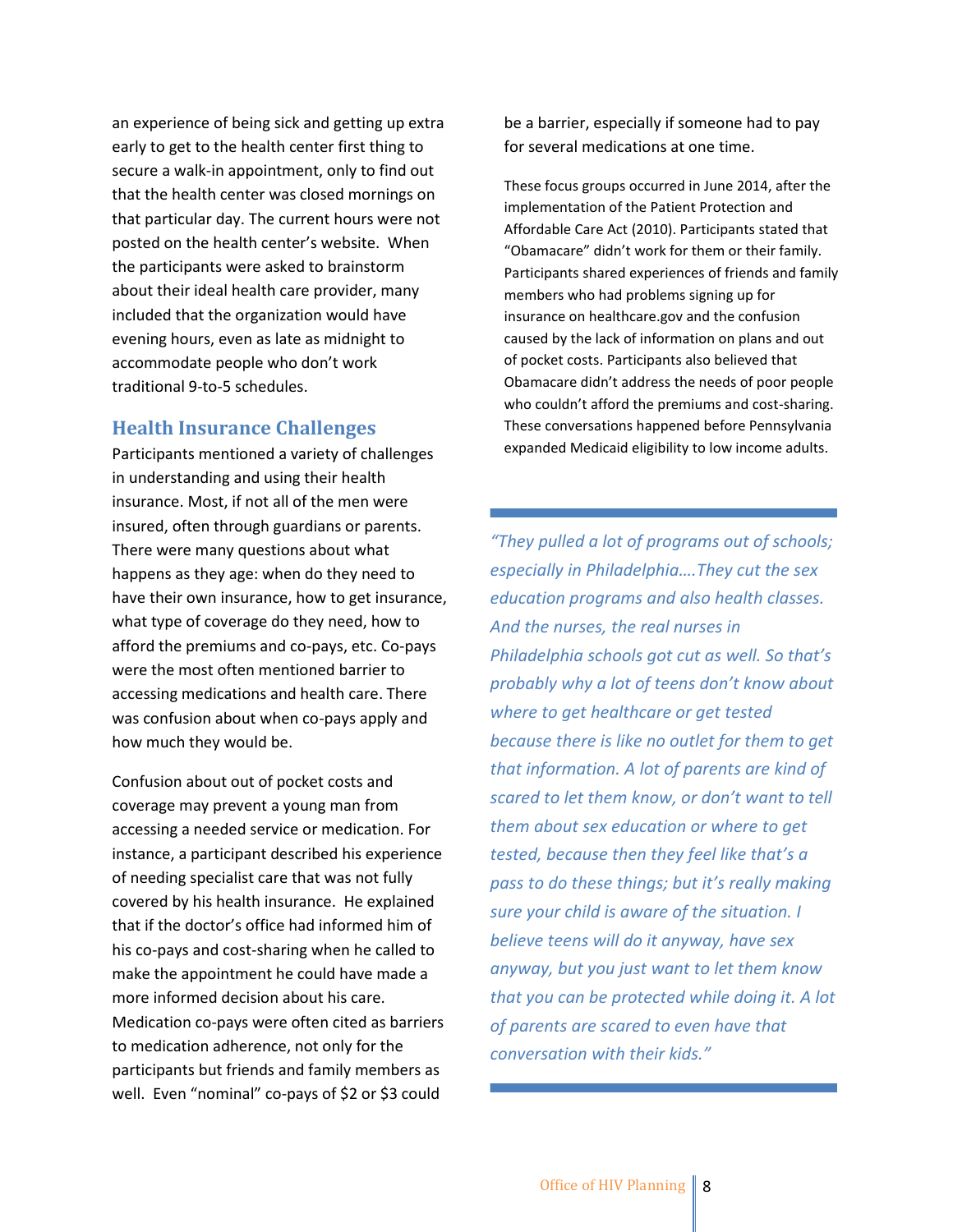#### **Sexual Health Education**

Most of the participants talked about a lack of sexual health education in their high schools. The few who received sexual health education described what was presented as either misinformation or information that did not meet their needs. Some stated that the "sex ed" given was focused on pregnancy prevention, and had little useful information to offer young gay and bisexual men. Some participants had positive experiences in school, usually because a school-based Gay Straight Alliance (GSA) invited speakers or the school hosted afterschool activities that offered the opportunity to learn about sexual health issues. One participant said that his Catholic high school offered comprehensive sexual health information, including information on prevention of sexually transmitted infections. The experiences varied, but the majority of participants were not satisfied with the information presented at school.

The participants agreed that the information and services they received from LGBTQ-serving organizations, especially youth-focused organizations, met their current health information needs. They trusted the information they received and the people who advised them. The men were most trusting of medical professionals for sexual health information, especially about HIV and STIs.

During the discussion in one focus group, misunderstandings about HIV transmission

*"A lot of people don't have money for a co-pay in the way they expect for you to pay it upfront. Things like that. People don't have it. That's why people don't go to the doctor."*

came up. A participant believed that HIV could be transmitted by mosquitos, after another participant was sharing his previous beliefs about HIV transmission. The other participants were well informed and explained why that was not true. The moderator allowed the group to correct misinformation, and then shared relevant clarifying information. Another misunderstanding concerned the scope of the HIV epidemic in Philadelphia: a participant thought 25% of the population was infected. Once it was apparent the others were not sure of the statistics, the moderator clarified that about 1% of Philadelphians were HIV-positive. So even though these young men are connected to organizations with HIV prevention and health education programs, there is still some misunderstanding and confusion among them about HIV transmission and their risk of infection.

Overall, the participants were well informed about how and where to get HIV testing and other sexual health information and services. The participants had either sought out this information or had received it through participation in a group or program. Some participants used Google to find information on sexual health and healthcare services. This highlights the need to make sure that relevant healthcare and social services information is easily accessible to YMSM (and others) who feel most comfortable going online to find information.

#### **Impact of Stigma on Access to Care**

Participants stressed the importance of healthcare providers treating them with care, courtesy and respect. Most of the young men felt that they received respectful care from their primary care providers. The participants expect their doctors and nurse practitioners to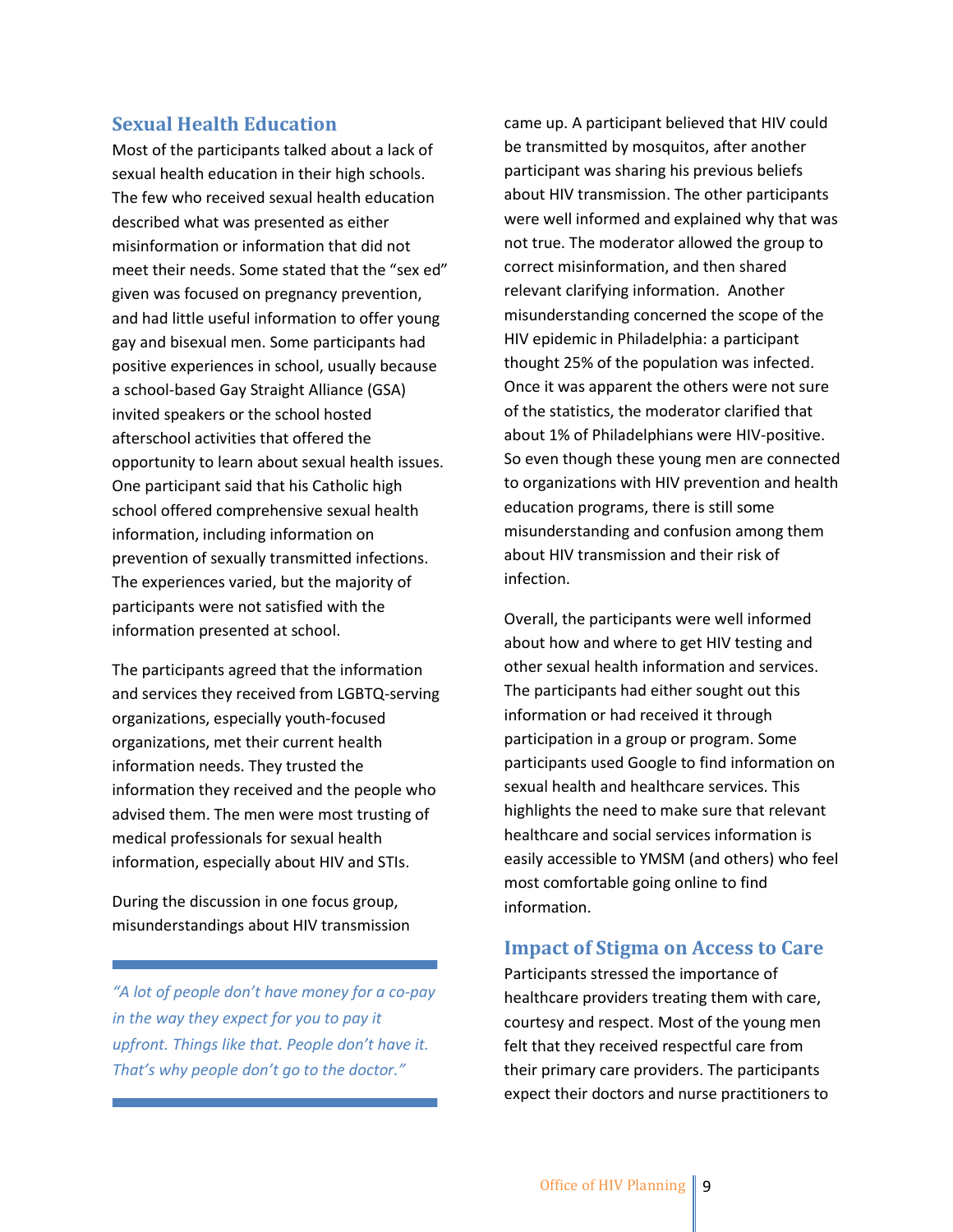treat them respectfully and professionally. When they are not treated respectfully, they are unwilling to return to that individual provider for care, and feel shamed and stigmatized. From comments made about these different experiences, it's clear that professional behavior is desired from all members of an organization's staff, but rudeness is more generally expected (and tolerated) from front office staff.

Participants did not share much about their particular experiences as minority gay and bi men. One participant shared an experience with a female doctor (at a city health center) who did not appear to be comfortable talking about his sexual behaviors or his sexuality in general. He did not feel that this doctor gave him high quality care or treated him respectfully, because she could not comfortably address his concerns and questions.

Participants' racial and ethnic identities were only mentioned or referred to a few times. The issues of pride and denial were mentioned when the conversation turned to why others might not access healthcare. The community

*"I think one thing is particular to African American men in general….African American men are not encouraged to seek healthcare. I can understand it, because my family –I have traces to the Tuskegee experiments. So going to the doctor was very looked down upon….And on the flip side of it, unfortunately, is a lot of the healthcare providers don't really attend to the needs of the particular experiences that African American men go through."*

norms that teach men, particularly black and Muslim men, that seeking healthcare is undesired or not a masculine behavior were mentioned a few times. The comments about these norms indicated seeking healthcare isn't desirable because it may indicate a lack of strength or ability to take care of oneself, and because seeking healthcare often means going outside the trusted community, in terms of race/ethnicity, geography, and culture. The participants were more likely to mention the healthcare experiences of their mothers, grandmothers and sisters than the male family members.

#### **Confidentiality**

Participants often mentioned a lack of privacy or confidentiality when speaking about healthcare organizations that they found undesirable or unprofessional. Examples of front office staff speaking about individual patient's information too loudly or in public spaces were shared, but the participants did not share any personal experiences with breaches in confidentiality or privacy. Even without personal experience, confidentiality concerns are central for YMSM thinking about HIV or STD testing and healthcare services. Some organizations have a reputation among Philadelphia YMSM as not respecting patients' personal information or protecting their privacy. Some organizations were considered undesirable in all three groups because of the perceived lack of professionalism of the staff. Even in the age of HIPAA, which the young men demonstrated an understanding of; there is still enough fear of stigma and general embarrassment about sexually transmitted diseases that the young men didn't want to take any chance that their personal business would be public, either through their peer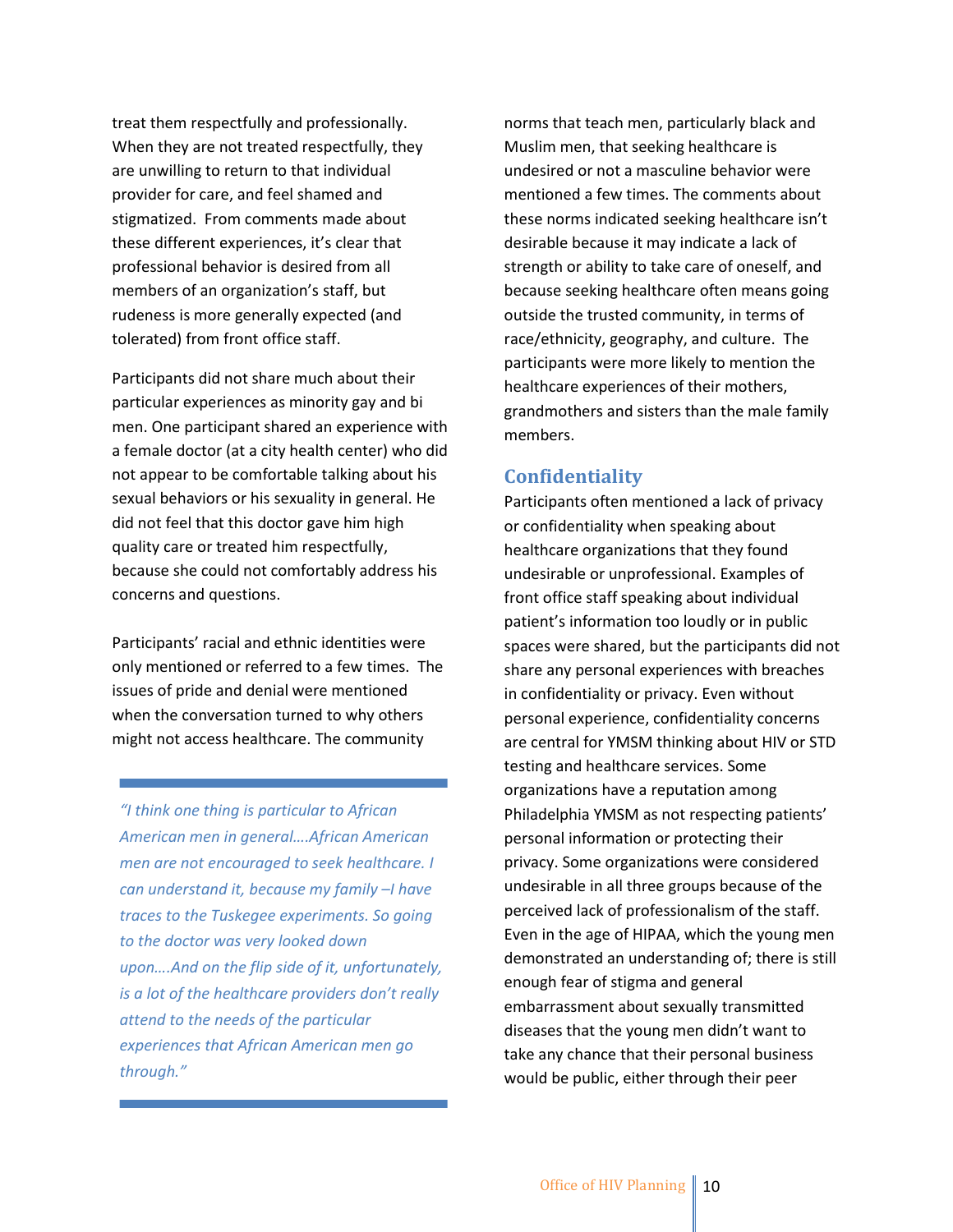*"….nowadays, a lot of our peers are testing us. Somebody that I know tested me, and I'm like, 'What if I test positive and then he'll know, because he knows basically everyone that I chill with and talk to.' People can't keep quiet…"*

networks or through family or neighborhood channels.

Young men were concerned that having peers test them, or even just work at organizations where they received HIV testing and prevention services, could leave them vulnerable to having their HIV status or other health information get out into the community. This fear of having a peer tell their social network about their HIV status or health information was a strong theme whenever the discussion turned to unacceptable HIV testing providers or bad experiences in healthcare settings. The group discussions made it clear that the YMSM understood how HIV stigma worked within their communities and that it acts as a barrier to testing and HIV care services for many people, including their peers. They understood the purpose of having other young gay and bi men provide HIV outreach, education, and testing services but did not trust their peers to follow the rules. Medical professionals, especially primary care doctors, were mentioned as trusted sources of HIV testing services, sexual health information and STD screening.

#### **HIV Testing**

Moderators asked the participants to name all the places they could get an HIV test. In all three groups, the participants quickly named many options for places to go for a test,

including hospitals, community-based organizations, mobile units, AIDS service organizations, emergency departments, LGBTQ organizations, home tests, and primary care providers. It should be noted that all of the young men had some affiliation with LGTBQ organizations in Philadelphia, attending support groups, receiving medical care or other services at these places (they were recruited from these sites). They appeared to be comfortable talking about HIV testing in general, and about their specific experiences. No one shared negative experiences with HIV testing, but they offered negative opinions and perceptions about some HIV testing providers.

From the group discussions, getting tested regularly was a common occurrence and expectation for their peer group. It is impossible to know how often the young men were tested because the survey only asked if they had ever tested and why. Two of the 27 participants did not answer the survey question about whether they had ever received a HIV test.

After the groups listed HIV testing providers, they were asked where they would and would not go to get an HIV test. The groups were consistent about where they would and wouldn't go and why. The two most popular reasons for not wanting to go to a particular testing site were lack of professionalism and concern about confidentiality. Trusted HIV testing sites were LGBTQ organizations and/or healthcare providers (including hospitals, clinics and primary care providers).

Participants held differing views about whether peers doing the outreach and/or testing was a barrier. As mentioned previously, some participants worried that a peer would be tempted to tell others about the testing results or even just tell others that they had visited a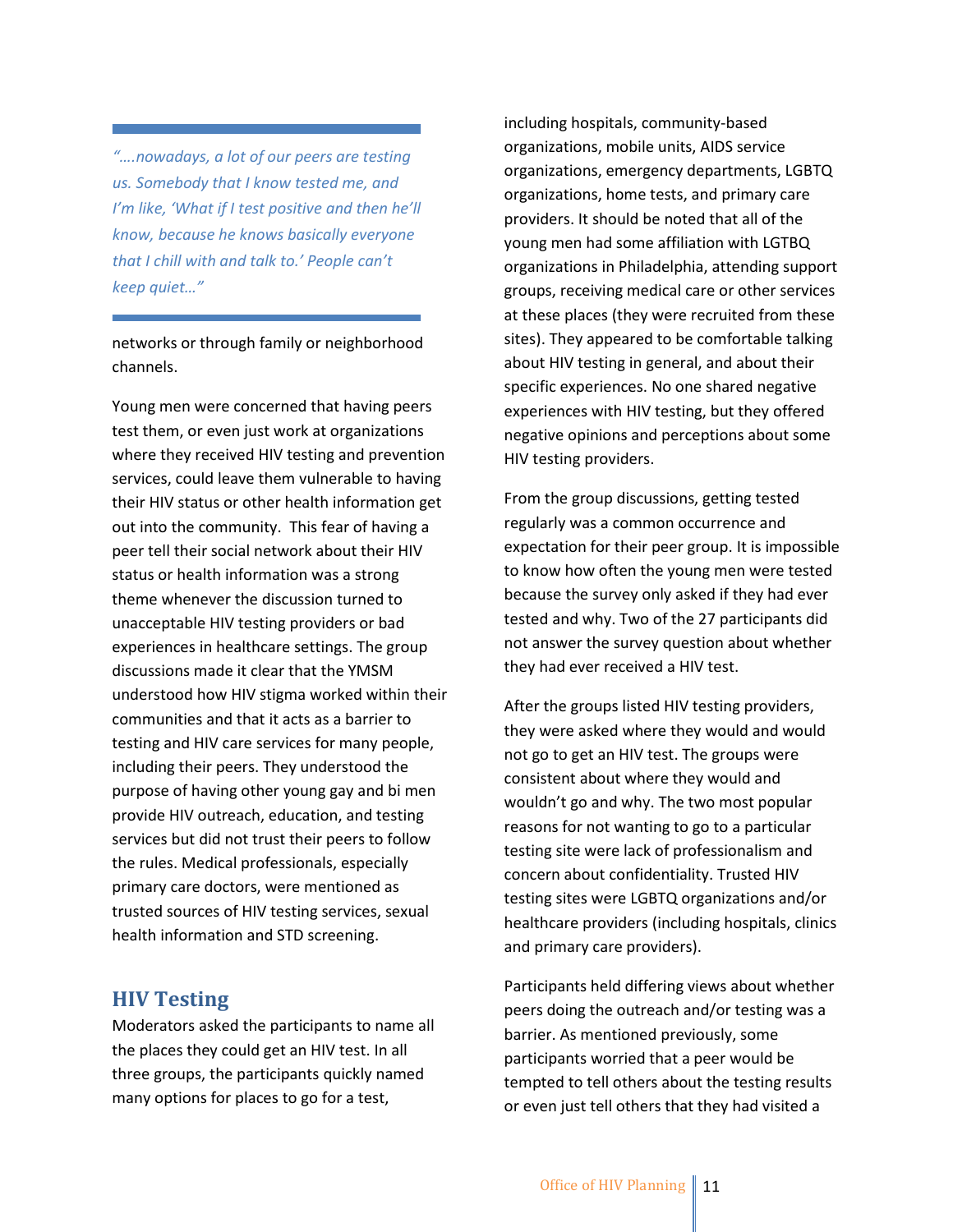# Unacceptable **Testing Site Characteristics**

- Bad reputation
- . I know people who work there
- Unprofessional staff
- Testing in public settings

# Acceptable **Testing Site Characteristics**

- Healthcare provider
- LGBTQ-friendly organization
- Incentives offered
- Sexual health or HIV provider

testing site. Other participants did not share the fear of a breach of confidentiality, and explained why having peers work in outreach and testing was a successful strategy to get young men to test. When the moderator pressed for examples of any experiences of breached confidentiality, no one gave a personal example. However, several of the men expressed that they were unwilling to take the chance that their testing experience would become fodder for gossip.

One of the groups discussed how incentives are seen positively, not necessarily because of the incentive's monetary value, but because the incentive offered a "cover" to those seeking HIV or STI testing. For example, one participant explained he would say he was going to the mobile testing site to get a slice of pizza, if questioned by a friend or neighbor.

# **Ideal Healthcare Setting**

The moderators asked participants to describe their ideal healthcare setting including who would work there, what it would look like,

where it would be, etc. Many of the participants offered detailed descriptions and thoughtful reasons why their clinic would have certain features. The most frequently mentioned characteristics of the ideal healthcare setting were diversity of staff, highly-qualified providers, and a feeling of acceptance and inclusion.

Characteristics of an ideal healthcare setting mentioned more than once included:

- **Free food and snacks**
- **Highly-trained professional staff**
- **Help with transportation**
- **Diverse staff**
- **Evening and weekend hours**
- **On-site access to medications**
- **Accessible location**
- **Friendly and polite staff**
- **Multiple services in one location**

The YMSM were sure to include spaces for other members of the community in their ideal settings, including childcare centers so parents and caregivers can receive healthcare services. Many of the young men also mentioned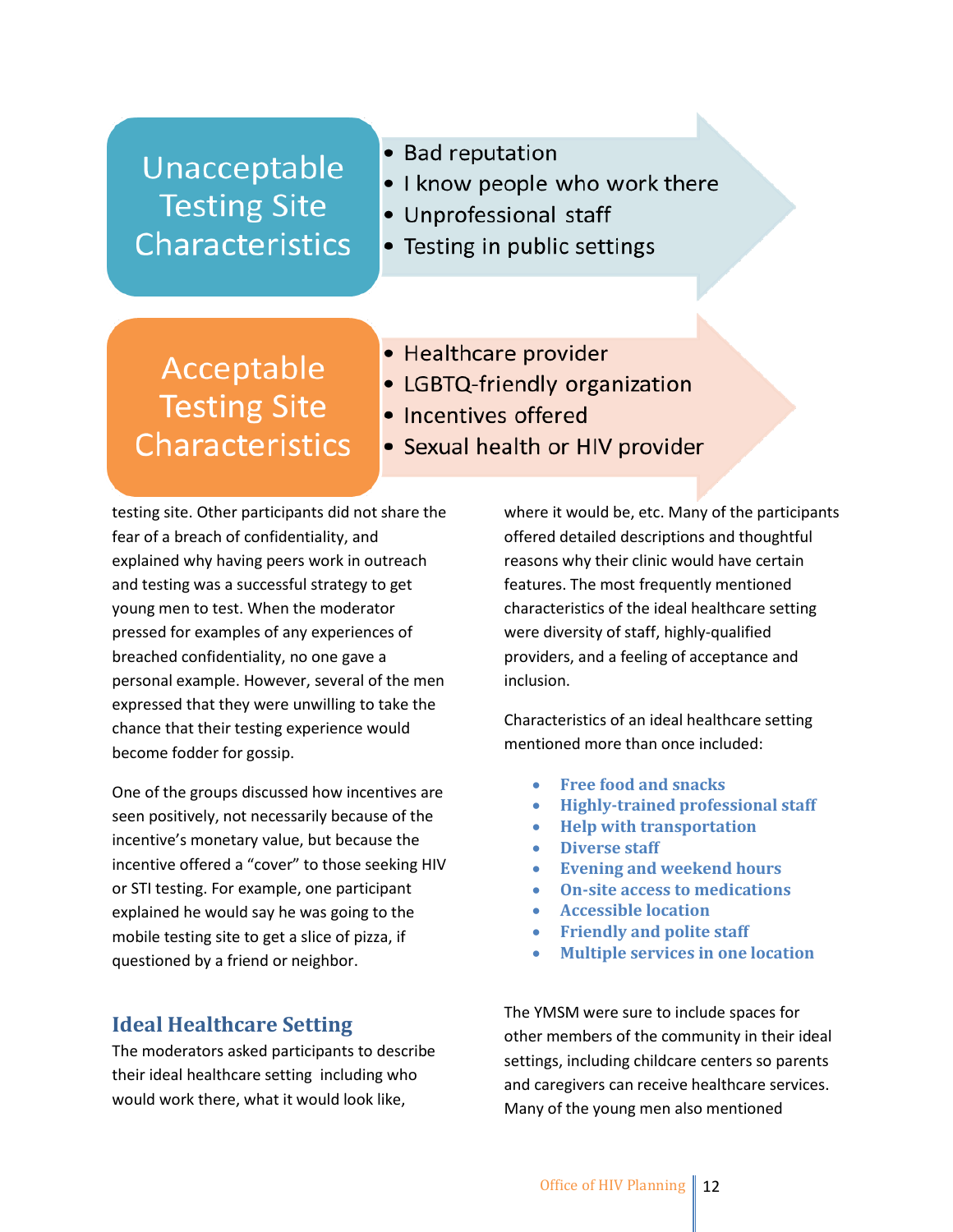accompanying their grandparents to hospitals and clinics, and so also considered the needs of older people in the designs of their imaginary healthcare setting, like snacks and on-site access to medications. There was a general emphasis that any healthcare setting should be accommodating to everyone and serve all with respect and care.

*"It would be a convenient location. It would be super clean. It'll be a fast-paced environment and it'll be diverse in sexual orientation and ethnicity. I also feel like, it'll be very polite, because nowadays people need that, especially sick people. They just need someone to be polite to them."*

#### **Discussion**

This study indicates that the barriers to care experienced by YMSM in Philadelphia vary from the systemic and structural to the interpersonal. YMSM, especially minority YMSM, face a society that discriminates against them because of their race, age, sexual orientation and/or gender identity. Perceived stigma due to one's sexual orientation (or other characteristics) involves heightened sensitivity to rejection that is marked by expectation of being treated as unequal (Meyer, 2003). This phenomenon can be seen in some of the experiences and opinions shared by the participants, especially when considering their stories of disrespect from providers.

Black MSM experience stigma and discrimination on many levels due to social prejudices against black people, especially black men, and their sexual minority status. Black and other minority YMSM must navigate the

healthcare system with all the other barriers experienced by the general population: lack of insurance or being underinsured, health illiteracy, transportation challenges, competing needs, other responsibilities, and any number of other barriers (Cheung, Wiler, Lowe, & Ginde, 2012). Anticipated or perceived discrimination adds another layer of stress, which may also prevent the individual from seeking or accessing care (Meyer, 2003). The internalization of these negative experiences impedes engagement in healthcare, HIV testing, and treatment adherence (Irvin, et al., 2014, Malebranche, Peterson, Fullilove, & Stackhouse, 2004).

When providing services to YMSM and other minority populations, one should be sensitive to the previous experiences of stigma and actively work to make individuals feel accepted and welcome; to see the person beyond the labels society has stuck to them (Hussen, et al., 2013, Malebranche, Peterson, Fullilove, & Stackhouse, 2004). Experiencing stigma from healthcare providers is associated with longer time lapses for last examination for both HIV-negative and HIV-positive MSM. However, it may be possible that having a trusting relationship with an individual healthcare provider may negate the impact of prior negative experiences with health care (Eaton, et al., 2015). As mentioned by this study's participants, individuals may perceive discrimination based on characteristics outside of sexuality, gender or race/ethnicity. Income and insurance type are other reasons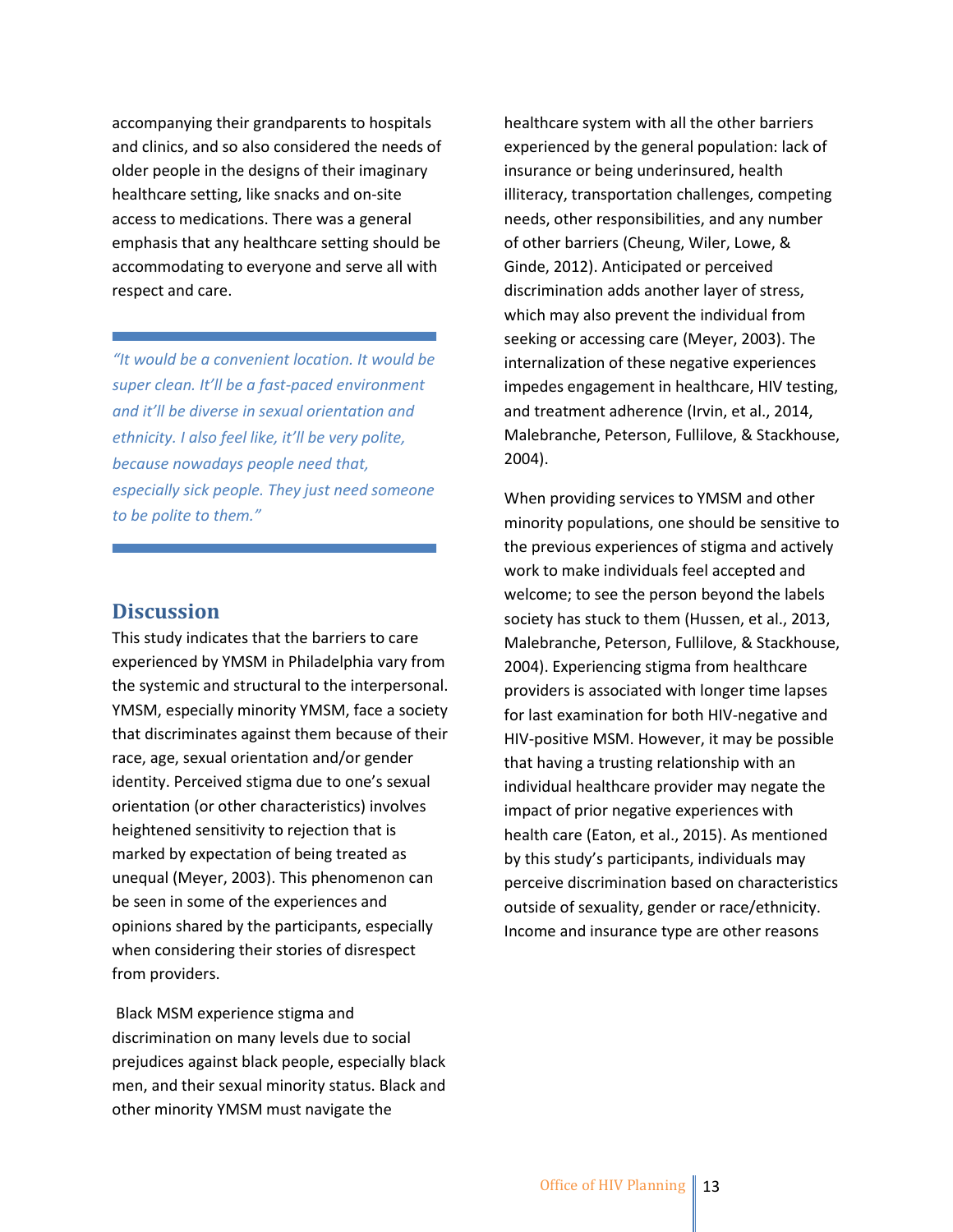individuals give for perceived discrimination, however perception of discrimination is unlikely to account for the observed disparities in healthcare access and receipt of preventive health services (Irvin, et al., 2014, Trivedi & Ayanian, 2006).

YMSM who do not receive relevant sexual health information may have limited understanding of how anal sex and other sexual behaviors affect their risk of HIV or other STIs. In the absence of health education young men may rely on older partners, information gained from the internet, and pornography for information related to risk (Kubicek, Beyer, Weiss, Iverson, & Kipke, 2010). Young men who are exposed to HIV-related information are more likely to have positive beliefs about HIV testing and the perceived behavioral control to get tested. Knowledge about HIV does not correlate to intentions to get an HIV test; however, exposure to HIV-related information is directly associated with testing intentions. YMSM who are exposed to HIV-related information, whether they are knowledgeable about HIV or not, are more likely to get an HIV test (Meadowbrooke, Velnot, Loveluck, Hickok, & Bauermeister, 2014).

Public health programs often view individuals as a member of a "target population", rather than an individual. As one young man described,

*"I can only imagine how a person would feel if you're trying to open yourself up to be that vulnerable, and someone just blatantly disrespects everything that you are, and everything that you just came for them to talk about."*

## *"A lot of places….they have issues in customer service. Where individuals who attend those locations are made to feel less than. They're not greeted professionally. It's usually based upon attitude. Even if a consumer is coming to them with attitude, they should be a little bit professional – to treat them as a client or consumer, as opposed to a buddy."*

some safer sex messages feel stigmatizing to YMSM because they see their heterosexual peers engaging in unprotected sex and other risk behaviors, but they don't receive the same messages. YMSM may perceive that their healthcare providers expect certain behaviors from them, regardless of what the individual men actually do. These expectations may feel stigmatizing; even if the providers intend to be inclusive and accepting.

Providing a safe space for young men to discuss their sexuality and well-being is essential to providing effective HIV prevention services to YMSM. Healthcare providers must prepare to have these conversations with YMSM, to assess their true risk for HIV and other STIs and then provide comprehensive care to meet those medical and social needs (Hussen, et al., 2013, Mustanski, Newcomb, Du Bois, Garcia, & Grov, 2011). Exactly how to create those safe spaces will vary depending on the individual healthcare provider and the context in which care is provided. Some YMSM prefer to talk to peers, whether that is other YMSM or a healthcare provider of their racial/ethnic group, or a provider who identifies as gay or bisexual.

The atmosphere and culture of the clinic, hospital or practice impacts the comfort level of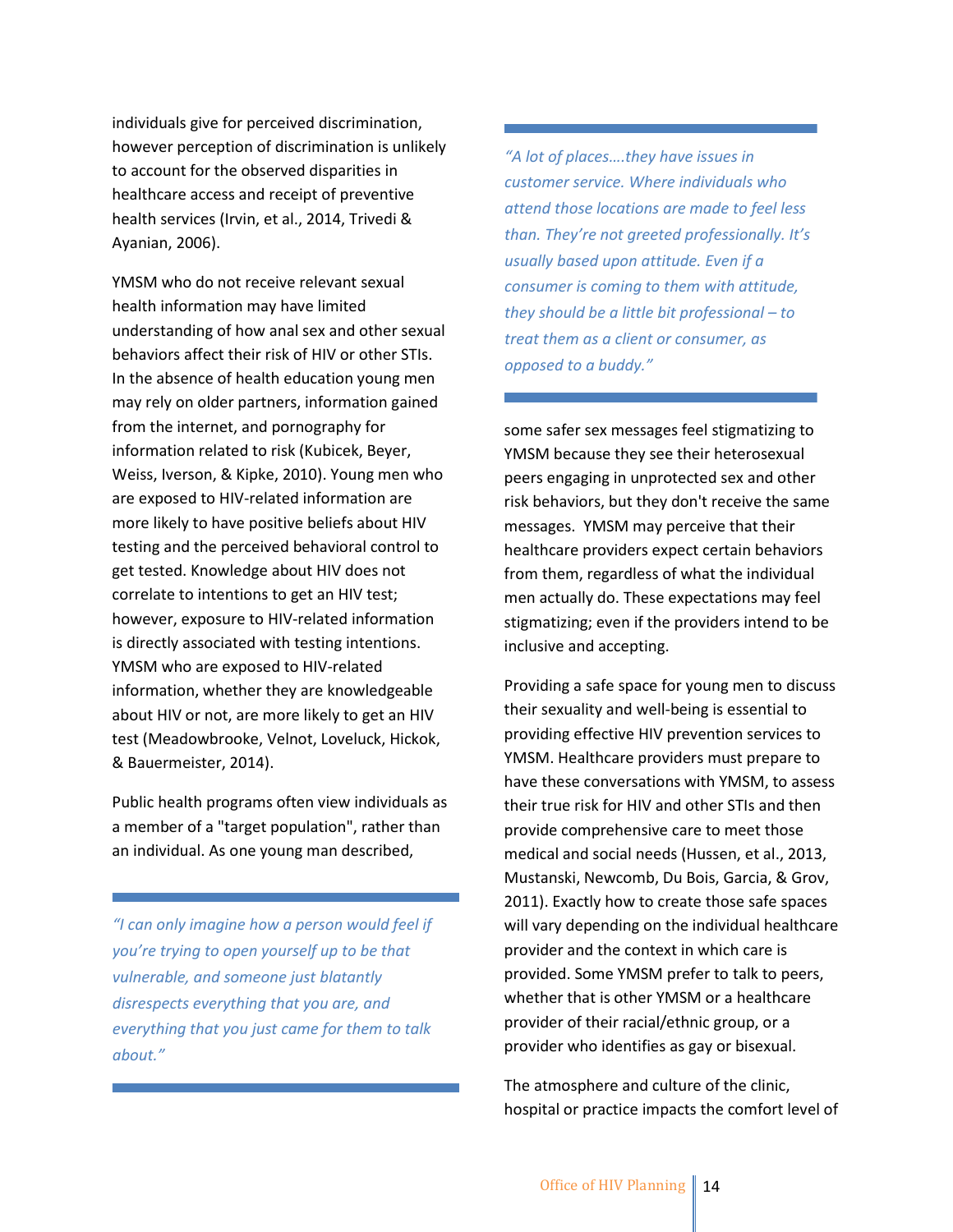YMSM. As the participants shared, they will not go where they do not feel welcome. A welcoming healthcare experience may include: snacks, comfortable waiting areas, easy procedures for setting appointments, expanded office hours in the evening or on weekends, and open communication between office staff and patients on expected wait times and other matters that affect the patient experience (Cheung, Wiler, Lowe, & Ginde, 2012, Anderson, Barbara, & Feldman, 2007). Anderson et al. found that having an outstanding office staff was one of the core domains of healthcare associated with patient's perception of high quality healthcare. Traits related to high quality office staff included professionalism, friendliness, and being helpful (Anderson, Barbara, & Feldman, 2007). These characteristics are in keeping with the concerns and preferences of many patients of primary care. A positive interaction (partnershipbuilding, facilitating rather than directing, friendly) with a doctor often leads to high patient satisfaction. The more patient-centered the facility and provider are the more positive the patient experience (Williams & Williams, 1998).

Early diagnosis is essential to the goal of the National HIV/AIDS Strategy to reduce new HIV infections (U.S. Department of Health and Human Services, Dieffenbach & Fauci, 2009). According to recent research, undiagnosed individuals were responsible for 30.2% of the estimated 45,000 HIV transmissions in the U.S. in 2009 (Skarbinski, et al., 2015). Early diagnosis of men who have sex with men reduces the number of new HIV infections in two ways: diagnosed MSM are likely to reduce their sexual risk behaviors through condom use, serosorting, strategic positioning and other harm reduction methods (Crepaz, et al., 2009, Marks,

Crepaz, Senterfitt, & Janssen, 2005) and diagnosed individuals can begin HAART and reduce their viral load to undetectable levels (if adherent). Transmission of HIV among MSM is significantly associated with recent infection, sexually transmitted diseases, and higher viral load (Fisher, et al., 2010). Thus, with routine HIV and STI testing and efficient linkage to care of newly-diagnosed MSM, there is likely to be a reduction in new infections.

A study of black MSM's access to HIV testing and prevention services found that inadequate access to culturally competent services, stigma and discrimination, and limited services in the areas BMSM live acted as structural barriers to these services (Levy, et al., 2014). Structural interventions like locating services within minority communities and helping BMSM build the navigation skills necessary to access healthcare and social services would serve to mitigate these barriers.

Individuals come to HIV testing with their own beliefs, perception, attitudes and experiences. There is no one "right" way to offer HIV testing, as demonstrated by the variety of preferences shared by participants. Some participants want to be tested by a doctor as a part of routine medical care. Others like to be able to walk in and receive a test in a community setting whenever they feel like it is necessary or desired. Hussen, et al. (2013) developed a typology of HIV testing behaviors of BMSM that provides context to this study's findings. In the

*"Yes, who pays attention to HIPAA all the time? They go to church and they share communion and stuff. [chuckles] Accidentally talking about me across the communion line."*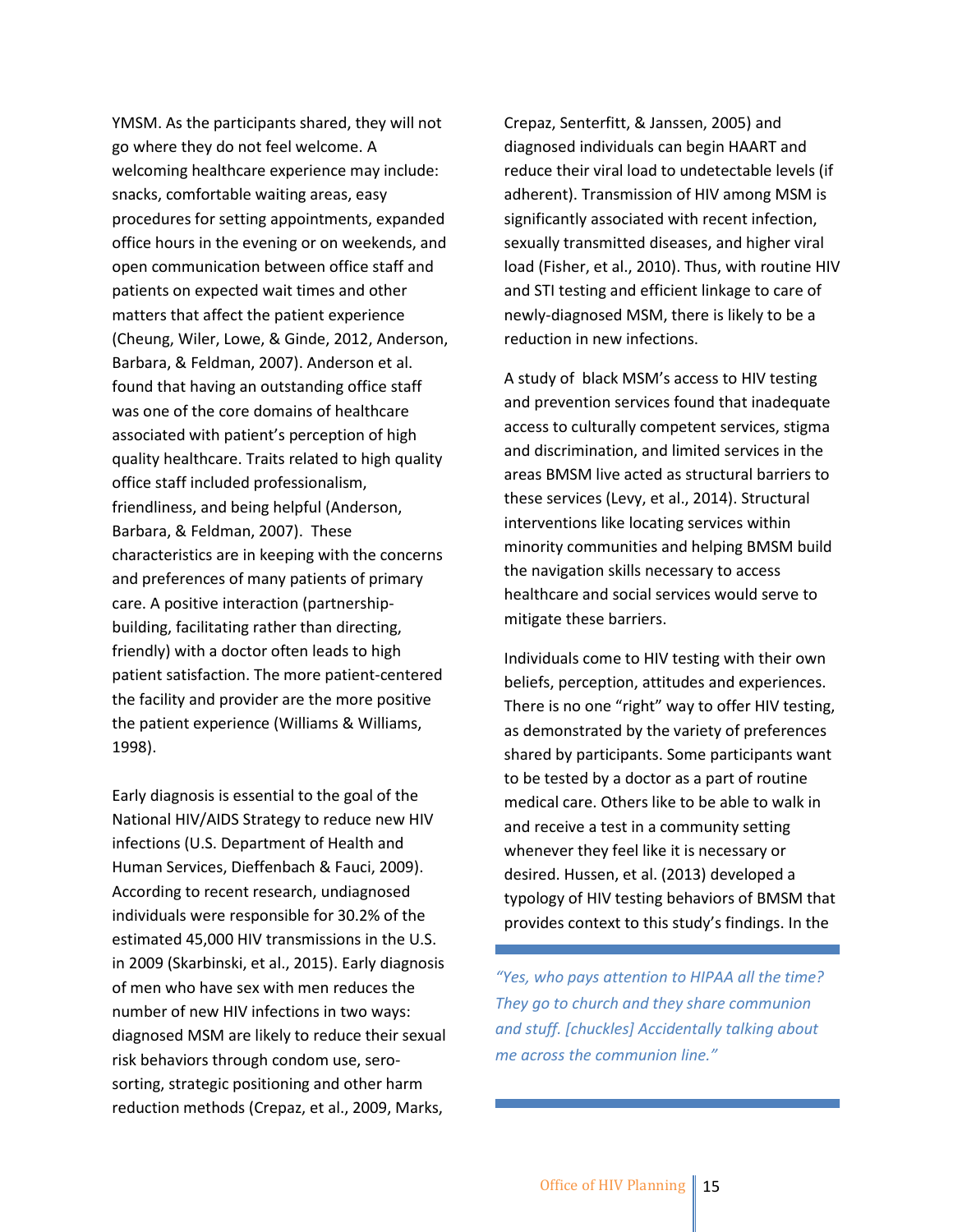typology there are four types of HIV testers: Maintenance, Risk-Based, Convenience, and Test Avoiders (Hussen, et al.,2013).

Hussen, et al. (2013) found that the younger men were more likely to be Maintenance Testers and Test Avoiders. Most of the participants in these focus groups fit the description of Maintenance Testers, with others falling under the other three types. Maintenance Testers see themselves as advocates for their health and HIV testing as a part of routine health care. These men regularly access care, are open about their sexuality, and have internalized public health messages about HIV testing (Hussen, et al., 2013). Test Avoiders are also openly gay or bisexual; however they cite more experiences of bullying than the Maintenance Testers. Avoiders have a high perception of HIV risk, however their fear of the results and HIV stigma impede their engagement with healthcare and HIV testing.

Stigma experienced by sexual minorities impacts the HIV testing access of the remaining two types Risk-Based Testers and Convenience Testers. Hussen, et al. (2013) observed that these types generally describe their appearances as masculine, and they tend to endorse more traditional masculinity social norms and beliefs. Risk-Based Testers and Convenience Testers advocated for prevention strategies that focused on black men, not black gay men, highlighting black brotherhood as central to their identity (Hussen, et al., 2013).

This typology offers a way to conceptualize the heterogeneity of the black MSM and YMSM populations' experiences with HIV testing and HIV prevention messaging. Some men view HIV testing as possibly "outing" their sexuality. Public health messages about HIV testing often

*"I personally have a problem with the expectation that people have, that people or LGB people are supposed to be doing more than straight people are doing. And it's very frustrating, because I think it's counterproductive….Because it makes people feel like they're singled out. It makes them feel like, 'I don't see this pregnant chick down at-- or this young mother, making all these kids-- Nobody's telling them or harassing them about their condoms use'. They might be, but you don't get the impression that that they're being harassed about it. When there's also consequences for their actions….But in regard to that environment, I don't think I've experienced that directly. But other than that sensation that you're talking to me a certain way, and I'm not sure that you talk to your heterosexual patients the same way. It may not be explicitly said, but you give that impression maybe. I don't think you give them the same hassle. Even when they come in here with a STD or if they're coming here with-- if they're young and pregnant or whatever, I don't think you give them that same way."*

focus on gay men. The targeting of these messages may reinforce perceptions that HIV testing is something only "gay" men do. Participants supported this idea when discussing incentives for HIV testing; that incentives act as a "cover" for them so they can seek HIV testing while reporting to others that they were only going to receive the incentive. Relatedly, another participant explained he would pretend to be accompanying a female friend to Planned Parenthood in order to get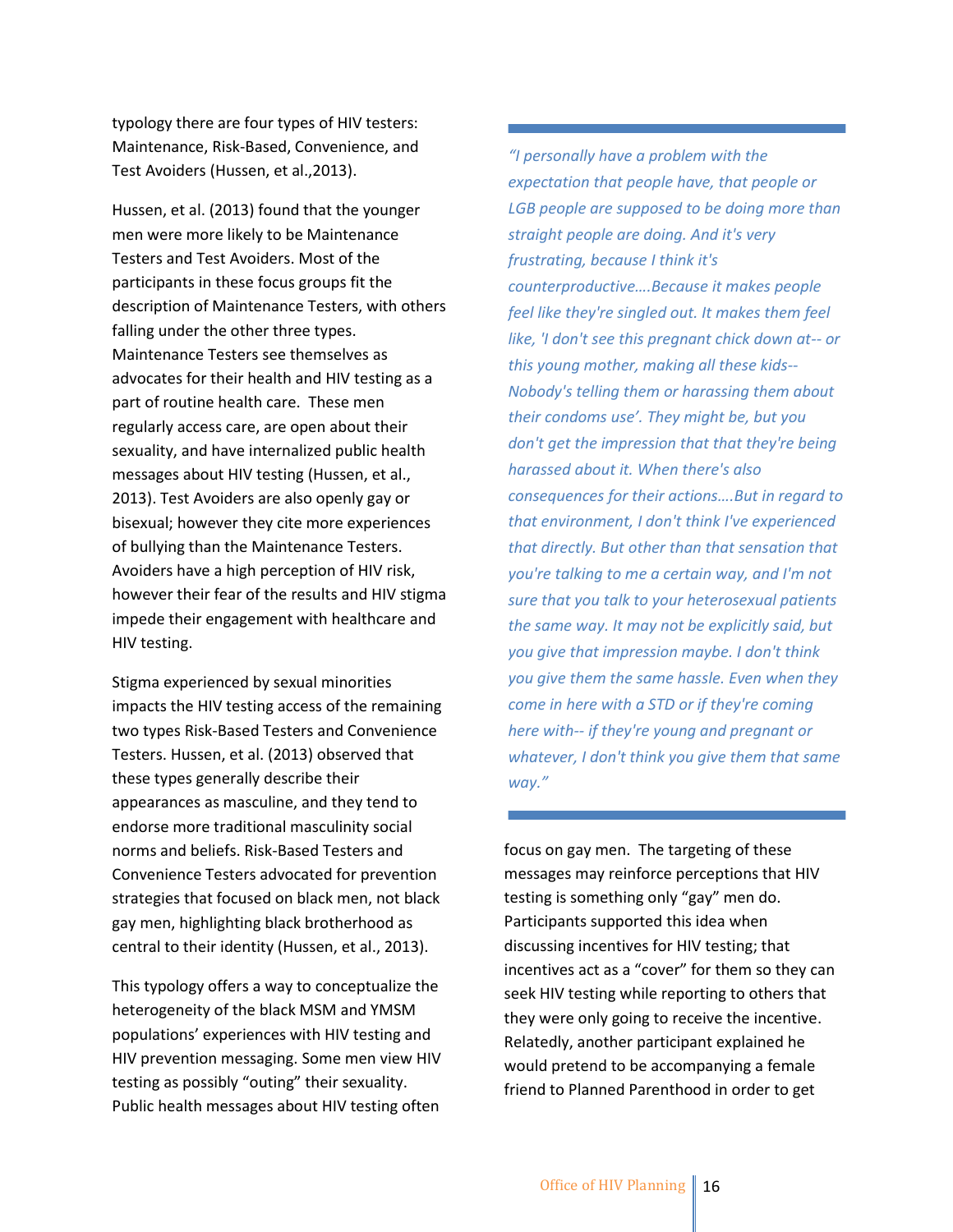services without risking exposing himself to possible ridicule or stigma. These beliefs about HIV testing and fear of stigma emphasize the importance of access to and engagement in primary care for YMSM.

According to the CDC's revised recommendations for HIV testing of adults, adolescents, and pregnant women in healthcare settings (2006), all MSM should be offered a HIV test at least annually. For these recommendations to be successful in routinizing HIV testing for MSM and all Americans, healthcare providers must offer HIV testing and discuss their patients' sexual behaviors to recommend other appropriate screenings and interventions. This is especially important for MSM populations, considering the prevalence of HIV within MSM and YMSM communities. Healthcare providers cannot assume that men will always disclose their same-sex attraction or their sexual behaviors. For this reason, providers must be willing and able to have open dialogue with their patients about their sexual history and behaviors on an ongoing basis, in addition to offering annual HIV tests.

If YMSM are actively engaged in primary care and routine HIV and STD testing, they do not have to negotiate how stigma impacts how they seek HIV testing and prevention services. HIV

*"For me, the reason why I go to Health Center 1 or something like that is because….they do multiple things. They test for syphilis, gonorrhea, and all that when you go in. Whereas, when you go somewhere that might just do HIV testing, you could be missing a whole lot of things."*

prevention messages should promote HIV testing as a standard part of routine medical care, in order to normalize HIV testing and destigmatize HIV testing as something only "gay" people do (Parent, Torrey, & Michaels, 2012). Disclosing same-sex attraction to a healthcare provider is a difficult act for some MSM because of fear of discrimination and internalized stigma. In a study of MSM in New York City, 39% of MSM did not disclose their same-sex attraction to their health care providers and none of the bisexual men disclosed (Bernstein, et al., 2008). An online survey of MSM found that, of the 4620 MSM who reported visiting a health care provider in the last year; only 30% were offered an HIV test. The men who disclosed sex with men were more likely to be offered a test (Wall, Khosropour, & Sullivan, 2010).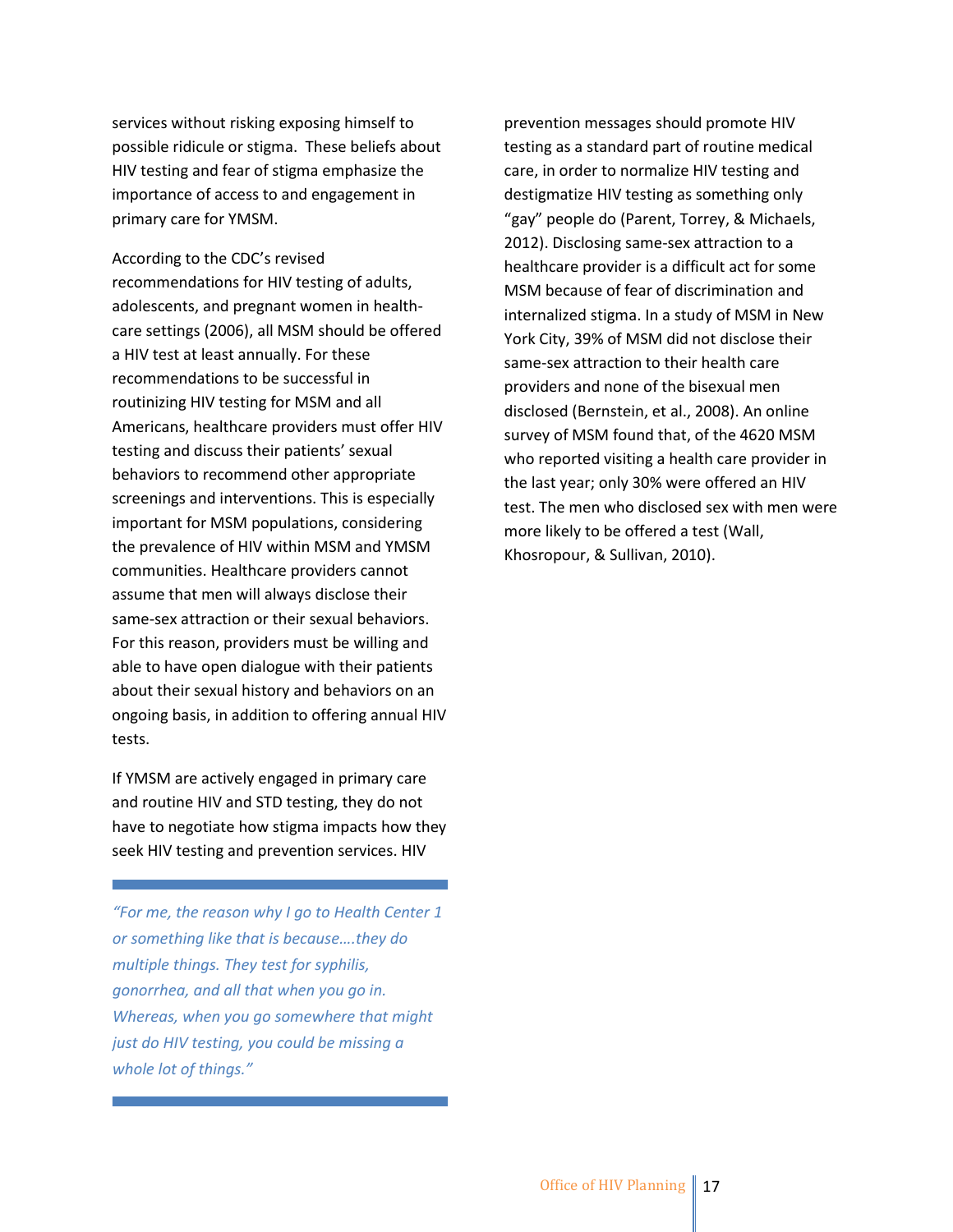#### **Limitations**

The analysis of these discussions cannot be generalized to reflect the experiences, needs or barriers of all YMSM. As mentioned previously, all the participants were recruited through LGBTQ and/or youth serving organizations with HIV prevention and testing programs. All of these young men had participated in at least one program or activity at these organizations. Due to this limitation, the results of these discussions cannot be applied generally to all YMSM in Philadelphia. YMSM who do not identify as gay or bisexual, or otherwise do not identify as part of the local "gay culture", may have different opinions and experiences. The young men in this study also reported regular engagement with healthcare; this may not be true for their peers.

Participants were aware that the purpose of the study was to inform the planning of HIV prevention services in Philadelphia, and so they may have given responses in support of organizations they frequented in order to protect the funding or reputations of those organizations. The participants also may have given socially acceptable answers in order to gain the respect and admiration of the moderators and/or their peers. The moderators were clear to emphasize that there were no correct answers or opinions.

Overall, caution should be exercised when applying the results of this study. This analysis is offered as insight into how YMSM view healthcare and the local HIV testing and prevention system, to be used alongside other data for policy and program planning.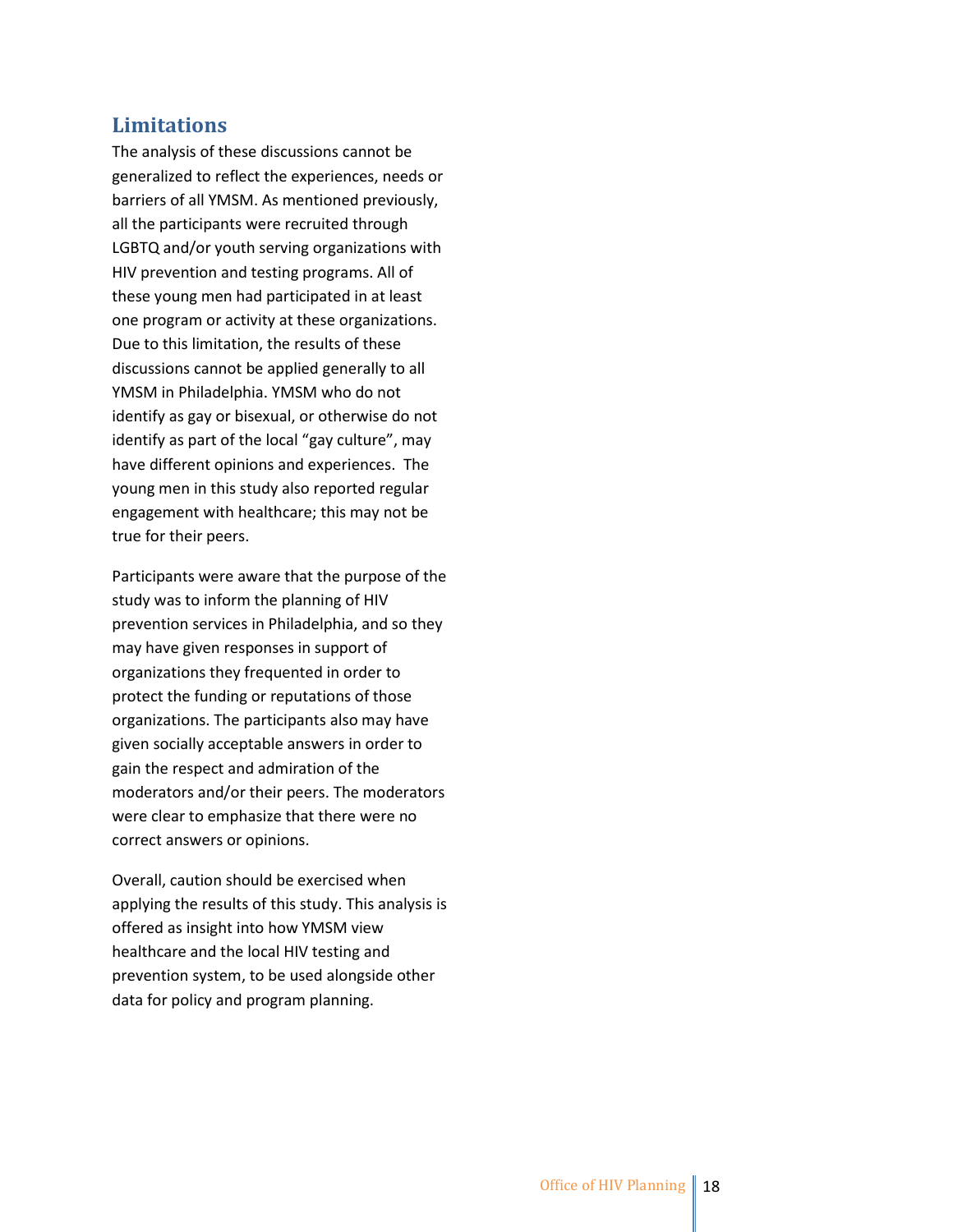#### **Recommendations**

In order to address the healthcare and HIV prevention needs of Philadelphia's YMSM, a combination of strategies, policies and programs are necessary.

#### **Increasing access to and engagement with primary care for YMSM is essential.**

Engagement in primary care is an especially important tool in the HIV prevention "toolbox" in this age of biomedical interventions like preexposure prophylaxis and "treatment as prevention". HIV-negative YMSM can be linked to appropriate interventions and have regular sexual health screenings. YMSM who are regularly tested and engaged in healthcare will have a better chance of being linked to HIV care and treatment, should they acquire HIV. Programs that engage YMSM in healthcare should address their complex needs, including mental health, substance use, chronic health conditions, and social needs, in developmentally appropriate ways.

**A combination of routine testing in all primary care settings and targeted community-based testing is necessary.** Risk-based testing alone may miss high-risk individuals who are reluctant to disclose samesex attraction and/or their sexual behaviors or substance use.

**Comprehensive evidence-based sexual health education, inclusive of all gender identities and sexual orientations, is needed in the Philadelphia school district.** Young people need sexual health education that promotes not only their health but their wellbeing.

**HIV testing protocols should address concerns about confidentiality.** HIV testing programs ought to consider who provides the

counselling and testing, where testing occurs, and how to address concerns about confidentiality and privacy. It may be beneficial to include information about privacy protections and confidential testing protocols in outreach and marketing materials, in order to address those concerns before they can become barriers to testing.

**Special attention should be paid to creating welcoming and accepting organizational cultures.** Healthcare organizations need to prioritize the barriers, challenges and concerns of YMSM. YMSM want to go to providers who can relate to their experiences and accept them as they are.

**Relevant information about local services, sexual health, and HIV/STD testing should be online in the places YMSM are likely to find it.** Reliable online content will help many YMSM, especially those who are reluctant or unable to access services in the "gay" community. More local research is needed to better understand how Philadelphia's youth access online health information.

**Community level efforts are needed to address HIV stigma and discrimination of LGBTQ individuals**, which persist and act as a barrier to open communication about the sexual health needs of YMSM.

**Public health programs and healthcare organizations must be sensitive to the effects of stigma and discrimination on YMSM**; especially minority YMSM who face not only stigma because of their sexuality and/or gender expression, but also live in a society with pervasive structural racism.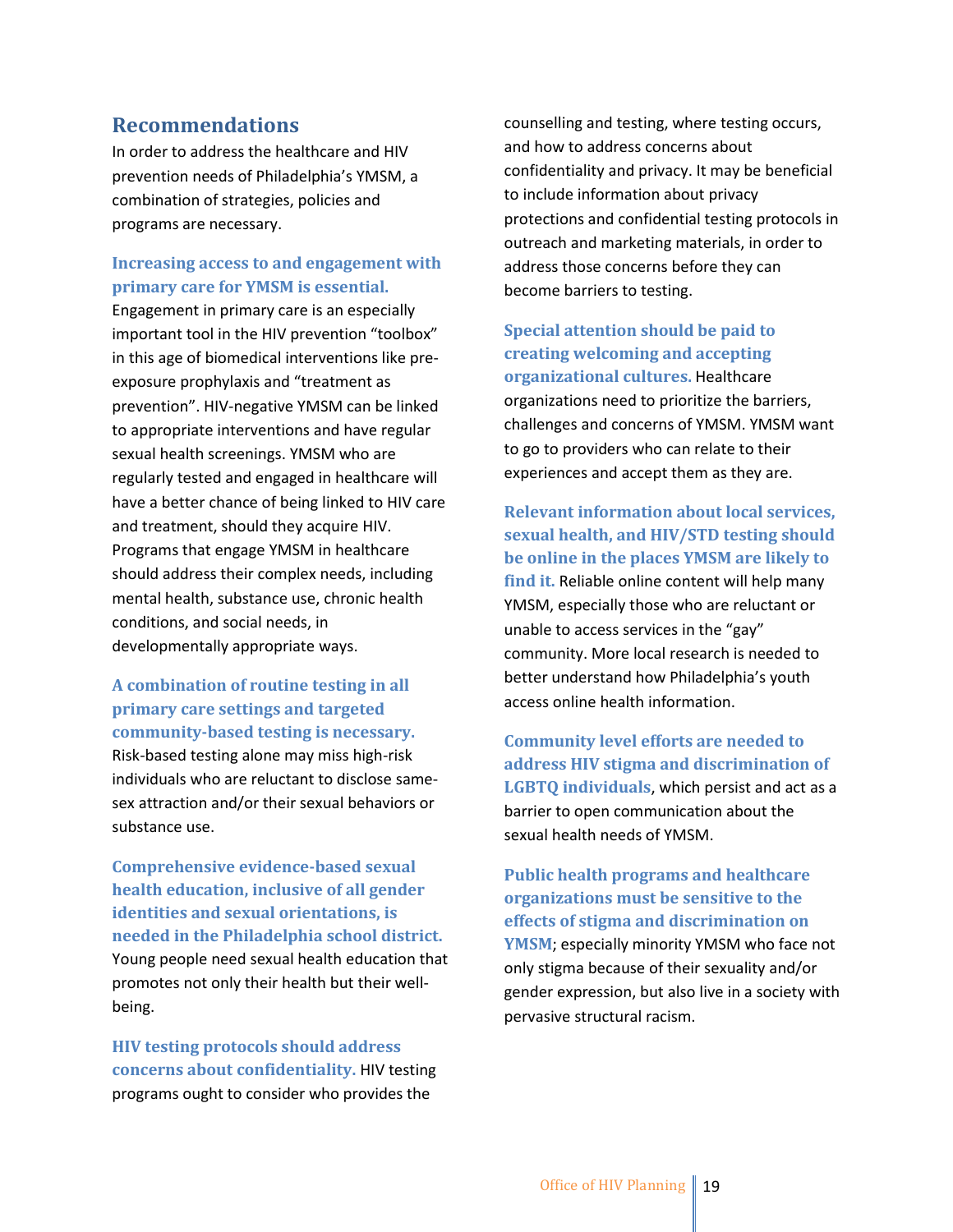#### **References**

amfAR. (2015, February). HIV and the black community: Do #Black(Gay)lives matter? *Issue Brief*, 1-11.

Anderson, R., Barbara, A., & Feldman, S. (2007). What patients want: A content ananlysis of key qualities that influence patient satisfaction. *Medical Practice Management*, 255-261.

Bernstein, K., Liu, K., Begier, E., Koblin, B., Karpati, A., & Murrill, C. (2008). Same-sex attraction disclosure to health care providers among New York City men who have sex with men: implications for HIV testing approaches. *Archives of Internal Medicine*, 1458-64.

Centers for Disease Control and Prevention. (2012, December). *CDC Fact Sheet: New HIV Infections in the United States.* Retrieved March 3, 2015, from Centers for Disease Control and Prevention:

http://www.cdc.gov/nchhstp/newsroom/docs/ 2012/HIV-Infections-2007-2010.pdf

Centers for Disease Control and Prevention. (2013, November 29). HIV testing and risk behaviors among gay, bisexual, and other men who have sex with men - United States. *Morbidity and Mortality Weekly Report*, pp. 958-962.

Centers for Disease Control and Prevention. (2013). *HIV, Other STD, and Teen Pregnancy Prevention and Philadelphia Schools.* Retrieved March 4, 2015, from Centers for Disease Control and Prevention: http://www.cdc.gov/healthyyouth/yrbs/pdf/hiv /philadelphia\_hiv\_combo.pdf

Centers for Disease Control and Prevention. (2014, July). *HIV and Young Men Who Have Sex with Men .* Retrieved March 3, 2015, from

Centers of Disease Control and Prevention: http://www.cdc.gov/healthyyouth/sexualbehav iors/pdf/hiv\_factsheet\_ymsm.pdf

Cheung, P. T., Wiler, J. L., Lowe, R. A., & Ginde, A. A. (2012). National study of barriers to timely primary care and emergency department utilization among Medicaid beneficiaries. *Annals of Emergency Medicine*, 4-10. Retrieved from SAMSHA:

http://www.integration.samhsa.gov/financing/ 2012\_Barriers\_to\_Mcaid\_Pt\_\_Cheung.pdf

Crepaz, N., Marks, G., Liau, G., Mullins, M. M., Aupont, L. W., Marshall, K. J., . . . Wolitski, R. J. (2009). Prevalence of unprotected anal intercourse among HIV-diagnosed MSM in the United States: a meta-analysis. *AIDS*, 1617- 1629.

Dieffenbach, C. W., & Fauci, A. S. (2009). Universal voluntary testing and treatment for prevention of HIV transmission. *Journal of the American Medication Association*, 2380-2382.

Dorell, C., Sutton, M., Oster, A., Hardnett, F., Thomas, P., Gaul, Z., . . . Heffelfinger, J. (2011). Missed opportunities for HIV testing in health care settings among young African American men who have sex with men: implications for the HIV epidemic. *AIDS Patient Care and STDs*, 657-64.

Eaton, L. A., Driffin, D. D., Kegler, C., Smith, H., Conway-Washington, C., White, D., & Cherry, C. (2015, February). The role of stigma and medical mistrust in the routine health care engagement of black men who have sex with men. *American Journal of Public Health*, e75 e82.

Fisher, M., Pao, D., Brown, A. E., Sudarshi, D., Gill, O., Cane, P., . . . Pillay, D. (2010). Determinants of HIV-1 transmission in men who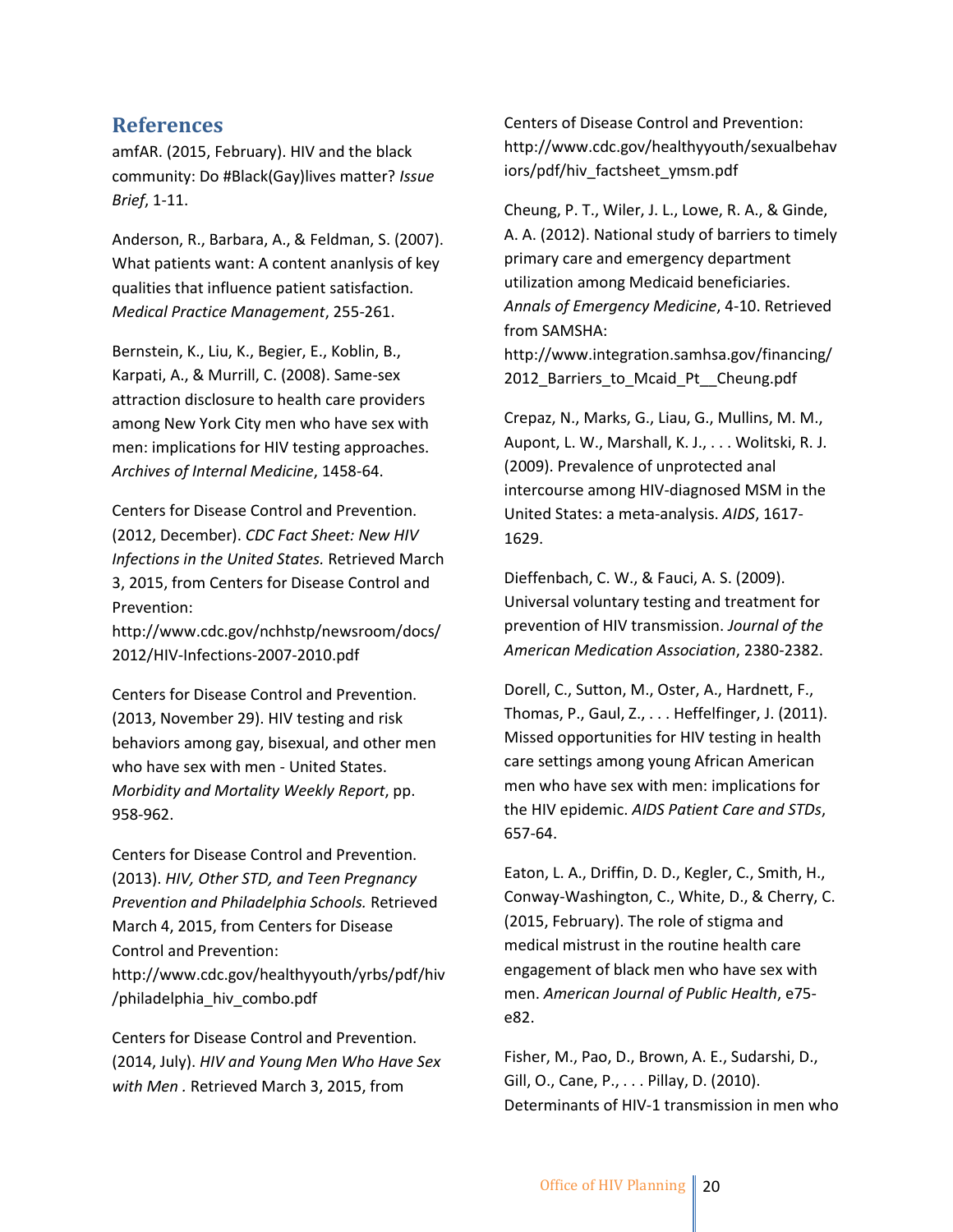have sex with men: a combined clinical, epidemiological and phylogenetic approach. *AIDS*, 1739-1747.

Gardner, E. M., McLees, M. P., Steiner, J. F., del Rio, C., & Burman, W. J. (2011). The spectrum of engagementin HIV care and its relevenace to test-and-treat strategies for prevention of HIV infection. *Clinical Infectious Disease*, 793-800.

Hussen, S. A., Stephenson, R., Carlos, d., Leo, W., Jermel, W., & Darrell, W. (2013). HIV testing patterns among black men who have sex with men: A qualitative typology. *PLos ONE, 8*(9), e75382. doi:10.137/journal.pone.0075382

Irvin, R., Wilton, L., Scott, H., Beauchamp, G., Wang, L., Betancourt, J., . . . Buchbinder, S. (2014). A study of perceived racial discrimination in black men who have sex with men (MSM) and its association with healthcare utilization and HIV testing. *AIDS Behavior*, 1272- 1278.

Kaufman, M. R., Cornish, F., Zimmerman, R. S., & Johnson, B. T. (August 15, 2014). Health behavior change models for HIV prevention and AIDS care: Practicial recommendations for a multi-level approach. *Journal of Acquired Immune Deficiency Syndromes*, S250-@258.

Kubicek, K., Beyer, W., Weiss, G., Iverson, E., & Kipke, M. (2010, April). In the dark: Young men's stories of sexual initiation in the absence of relevant sexual health information. *Health Education Behavior*, 243-263.

Levy, M., Wilton, L., Phillips, G., Glick, S., Kuo, I., Brewer, R., . . . Magnus, M. (2014). Understanding structural barriers to accessing HIV testing and prevention services among black men who have sex with men (BMSM) in the United States. *AIDS Behavior*, 972-96.

Malebranche, D. J., Peterson, J. L., Fullilove, R. E., & Stackhouse, R. W. (2004, January). Race and sexual identity: Perceptions about medical culture and healthcare among black men who have sex with men. *Journal of the Medical Association*, 97-107.

Marks, G., Crepaz, N., Senterfitt, J., & Janssen, R. S. (2005). Meta-analysis of high-risk sexual behavior in persons aware and unaware they are infected with HIV in the United States. *Journal of Acquired Immune Deficiency Syndrome*, 446-453.

Meadowbrooke, C. C., Velnot, T. C., Loveluck, J., Hickok, A., & Bauermeister, J. A. (2014). Information behavior and HIV testing intentions among young men at risk for HIV/AIDS. *Journal of the Association for Information Science and Technology*, 609-620.

Meyer, I. H. (2003). Prejudice, social stress, and mental health in lesbian, gay and bisexual populations: Conceptual issues and research evidence. *Psychological Bulletin*, 674-697.

Millet, G., Flores, S., Peterson, J., & Bakeman, R. (2007). Explaining disparities in HIV infection among black and white men who have sex with men: a meta-analysis of HIV risk behaviors. *AIDS*, 2083-91.

Millet, G., Peterson, J., Flores, S., Hart, T., Jeffries, W., Wilson, P., . . . Remis, R. (2012). Comparisons of disparities and risks of HIV infection in black and other men who have sex with men in Canada, UK, and USA: a metaanalysis. *Lancet*, 341-8.

Mustanski, B. S., Newcomb, M. E., Du Bois, S. N., Garcia, S. C., & Grov, C. (2011, March). HIV in young men who have sex with men: A review of epidemiology, risk, and protector factors, and interventions. *Journal of Sex Research*, 218-253.